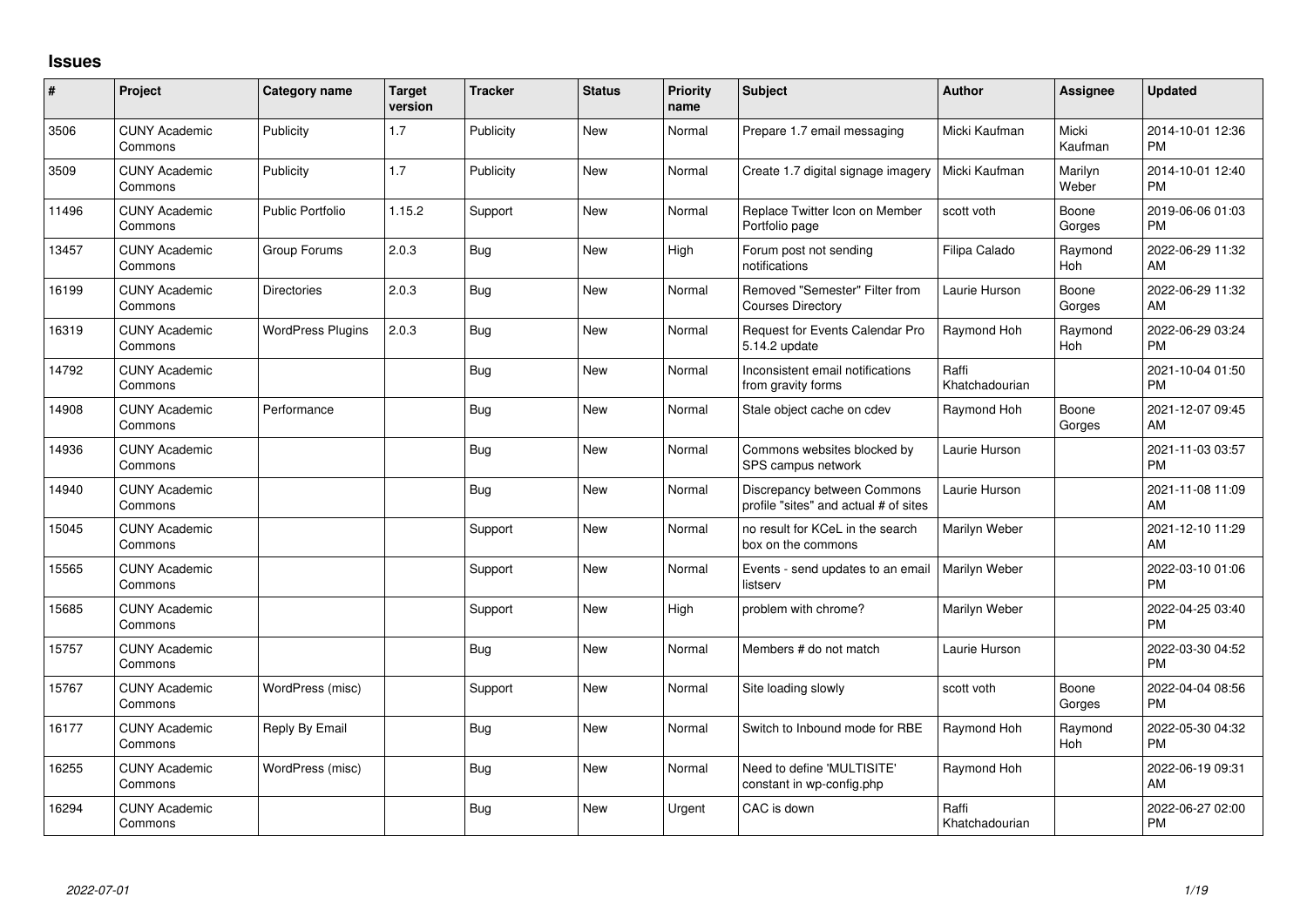| #     | Project                         | <b>Category name</b>           | <b>Target</b><br>version | <b>Tracker</b> | <b>Status</b> | <b>Priority</b><br>name | <b>Subject</b>                                                                             | <b>Author</b>           | <b>Assignee</b>     | <b>Updated</b>                |
|-------|---------------------------------|--------------------------------|--------------------------|----------------|---------------|-------------------------|--------------------------------------------------------------------------------------------|-------------------------|---------------------|-------------------------------|
| 16307 | <b>CUNY Academic</b><br>Commons |                                |                          | <b>Bug</b>     | <b>New</b>    | Normal                  | Add brief messaging to<br>accept/decline group membership<br>requests                      | Matt Gold               | Boone<br>Gorges     | 2022-06-27 06:13<br><b>PM</b> |
| 16314 | <b>CUNY Academic</b><br>Commons | <b>WordPress Plugins</b>       |                          | Feature        | <b>New</b>    | Normal                  | Install Multicollab plug-in?                                                               | Raffi<br>Khatchadourian |                     | 2022-06-29 03:44<br><b>PM</b> |
| 16318 | <b>CUNY Academic</b><br>Commons |                                |                          | Bug            | New           | Normal                  | Unable to Access block editor or<br>embed YouTube videos in new<br>pages, in one site only | Syelle Graves           |                     | 2022-06-29 02:24<br><b>PM</b> |
| 10439 | <b>CUNY Academic</b><br>Commons | Design                         | 2.1.0                    | Design/UX      | <b>New</b>    | Normal                  | Create Style Guide for Commons                                                             | Sonja Leix              | Sara Cannon         | 2022-06-28 01:43<br><b>PM</b> |
| 13891 | <b>CUNY Academic</b><br>Commons | Internal Tools and<br>Workflow | 2.1.0                    | Feature        | <b>New</b>    | Normal                  | Migrate automated linting to<br>GitHub Actions                                             | Boone Gorges            | Jeremy Felt         | 2022-06-29 11:13<br>AM        |
| 15194 | <b>CUNY Academic</b><br>Commons | Internal Tools and<br>Workflow | 2.1.0                    | Feature        | <b>New</b>    | Normal                  | PHPCS sniff for un-restored<br>switch_to_blog() calls                                      | Boone Gorges            | Jeremy Felt         | 2022-05-26 10:45<br>AM        |
| 15883 | <b>CUNY Academic</b><br>Commons |                                | 2.1.0                    | Feature        | <b>New</b>    | Normal                  | Release BPGES update                                                                       | <b>Boone Gorges</b>     | Boone<br>Gorges     | 2022-05-26 10:39<br>AM        |
| 308   | <b>CUNY Academic</b><br>Commons | Registration                   | Future<br>release        | Feature        | <b>New</b>    | Normal                  | Group recommendations for<br>signup process                                                | Boone Gorges            | Samantha<br>Raddatz | 2015-11-09 05:07<br><b>PM</b> |
| 364   | <b>CUNY Academic</b><br>Commons | <b>WordPress Plugins</b>       | Future<br>release        | Feature        | <b>New</b>    | Normal                  | <b>Bulletin Board</b>                                                                      | Matt Gold               |                     | 2015-01-05 08:50<br><b>PM</b> |
| 1166  | <b>CUNY Academic</b><br>Commons | <b>Email Invitations</b>       | Future<br>release        | Feature        | <b>New</b>    | Low                     | Better organizational tools for Sent   Boone Gorges<br>Invites                             |                         | Boone<br>Gorges     | 2015-11-09 06:02<br><b>PM</b> |
| 1167  | <b>CUNY Academic</b><br>Commons | <b>Email Invitations</b>       | Future<br>release        | Feature        | <b>New</b>    | Low                     | Allow email invitations to be resent   Boone Gorges                                        |                         | Boone<br>Gorges     | 2015-11-12 12:53<br>AM        |
| 2753  | <b>CUNY Academic</b><br>Commons | Public Portfolio               | Future<br>release        | Feature        | <b>New</b>    | Normal                  | Create actual actual tagification in<br>academic interests and other<br>fields             | Micki Kaufman           | Boone<br>Gorges     | 2015-01-05 08:52<br><b>PM</b> |
| 3048  | <b>CUNY Academic</b><br>Commons | <b>Public Portfolio</b>        | Future<br>release        | Feature        | <b>New</b>    | Low                     | Images for rich text profile fields                                                        | Boone Gorges            | Boone<br>Gorges     | 2014-02-19 12:56<br><b>PM</b> |
| 3059  | <b>CUNY Academic</b><br>Commons | Group Forums                   | Future<br>release        | Design/UX      | <b>New</b>    | Normal                  | Forum Post Permissable Content<br><b>Explanatory Text</b>                                  | Chris Stein             | Chris Stein         | 2015-04-02 11:27<br>AM        |
| 3580  | <b>CUNY Academic</b><br>Commons | Group Blogs                    | Future<br>release        | Feature        | <b>New</b>    | Normal                  | Multiple blogs per group                                                                   | Boone Gorges            | Boone<br>Gorges     | 2018-02-20 02:02<br><b>PM</b> |
| 3691  | <b>CUNY Academic</b><br>Commons | <b>WordPress Plugins</b>       | Future<br>release        | Bug            | <b>New</b>    | Normal                  | <b>WPMU Domain Mapping</b><br>Debugging on cdev                                            | Raymond Hoh             | Matt Gold           | 2014-12-12 09:04<br>AM        |
| 4222  | <b>CUNY Academic</b><br>Commons | <b>User Experience</b>         | Future<br>release        | Design/UX      | <b>New</b>    | Normal                  | Add information to 'Delete<br>Account' page                                                | Samantha Raddatz        | scott voth          | 2015-06-26 11:35<br>AM        |
| 4225  | <b>CUNY Academic</b><br>Commons | DiRT Integration               | Future<br>release        | Design/UX      | <b>New</b>    | Normal                  | Add information to DIRT page (in<br>Create a Group)                                        | Samantha Raddatz        | <b>Matt Gold</b>    | 2015-06-26 03:14<br>PM        |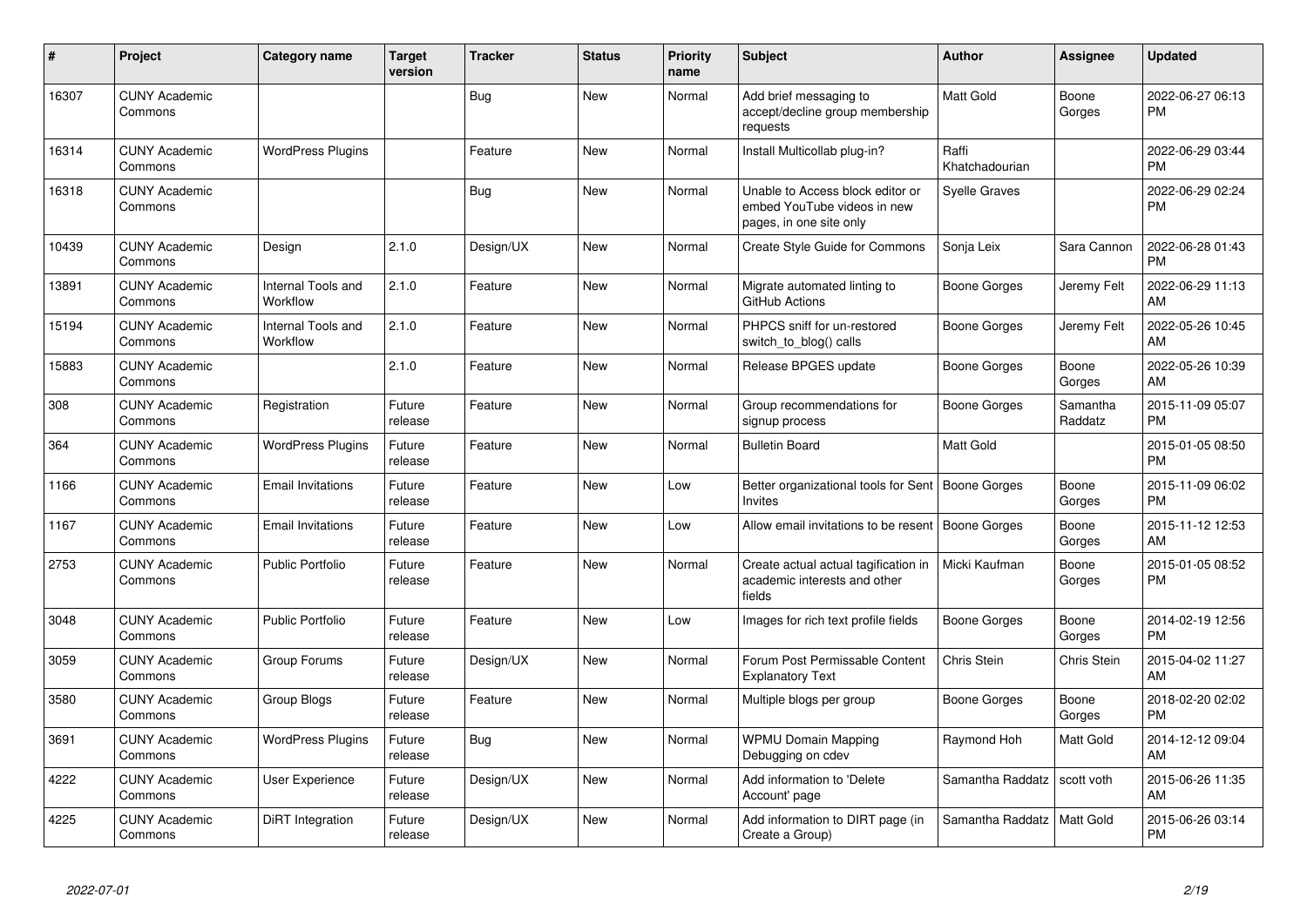| #    | Project                         | <b>Category name</b>    | <b>Target</b><br>version | <b>Tracker</b> | <b>Status</b> | Priority<br>name | <b>Subject</b>                                                                                                                                        | Author                  | <b>Assignee</b>     | <b>Updated</b>                |
|------|---------------------------------|-------------------------|--------------------------|----------------|---------------|------------------|-------------------------------------------------------------------------------------------------------------------------------------------------------|-------------------------|---------------------|-------------------------------|
| 4226 | <b>CUNY Academic</b><br>Commons | <b>BuddyPress Docs</b>  | Future<br>release        | Design/UX      | <b>New</b>    | Normal           | Add option to connect a Doc with<br>a Group                                                                                                           | Samantha Raddatz        | Samantha<br>Raddatz | 2015-09-09 04:08<br><b>PM</b> |
| 4253 | <b>CUNY Academic</b><br>Commons | <b>Public Portfolio</b> | Future<br>release        | Design/UX      | New           | Normal           | Encourage users to add portfolio<br>content                                                                                                           | Samantha Raddatz        | Samantha<br>Raddatz | 2015-07-07 11:32<br>AM        |
| 4481 | <b>CUNY Academic</b><br>Commons | Events                  | Future<br>release        | Feature        | <b>New</b>    | Normal           | Group admins/mods should have<br>the ability to unlink an event from<br>the group                                                                     | <b>Boone Gorges</b>     | Boone<br>Gorges     | 2017-04-24 03:53<br><b>PM</b> |
| 4535 | <b>CUNY Academic</b><br>Commons | My Commons              | Future<br>release        | Bug            | <b>New</b>    | Low              | My Commons filter issue                                                                                                                               | scott voth              | Raymond<br>Hoh      | 2015-09-01 11:17<br>AM        |
| 4592 | <b>CUNY Academic</b><br>Commons | Events                  | Future<br>release        | Design/UX      | <b>New</b>    | Normal           | Event Creation - Venue Dropdown<br>Slow                                                                                                               | Samantha Raddatz        | Boone<br>Gorges     | 2015-09-14 04:56<br><b>PM</b> |
| 4622 | <b>CUNY Academic</b><br>Commons | Public Portfolio        | Future<br>release        | Design/UX      | <b>New</b>    | Normal           | <b>Profile Visibility Settings</b>                                                                                                                    | Samantha Raddatz        | Samantha<br>Raddatz | 2015-09-21 12:18<br><b>PM</b> |
| 4635 | <b>CUNY Academic</b><br>Commons | Authentication          | Future<br>release        | Feature        | New           | Normal           | Allow non-WP authentication                                                                                                                           | <b>Boone Gorges</b>     | Sonja Leix          | 2019-03-01 02:05<br><b>PM</b> |
| 5050 | <b>CUNY Academic</b><br>Commons | Social Paper            | Future<br>release        | Feature        | <b>New</b>    | Low              | Making comments visible in SP<br>editing mode (SP suggestion #1)                                                                                      | Marilyn Weber           | Samantha<br>Raddatz | 2019-09-17 11:10<br><b>PM</b> |
| 5052 | <b>CUNY Academic</b><br>Commons | Social Paper            | Future<br>release        | Feature        | <b>New</b>    | Low              | Sentence by sentence or line by<br>line comments (SP suggestion #3)                                                                                   | Marilyn Weber           | Boone<br>Gorges     | 2016-02-11 10:24<br><b>PM</b> |
| 5053 | <b>CUNY Academic</b><br>Commons | Social Paper            | Future<br>release        | Feature        | New           | Low              | Scrollable menu to add readers<br>(SP suggestion #4)                                                                                                  | Marilyn Weber           | Samantha<br>Raddatz | 2016-04-21 05:21<br><b>PM</b> |
| 5058 | <b>CUNY Academic</b><br>Commons | Social Paper            | Future<br>release        | Feature        | <b>New</b>    | Low              | Can there be a clearer signal that<br>even when comments have<br>already been made you add<br>comments by clicking on the side?<br>(SP suggestion #5) | Marilyn Weber           | Samantha<br>Raddatz | 2016-02-11 10:24<br><b>PM</b> |
| 5182 | <b>CUNY Academic</b><br>Commons | Social Paper            | Future<br>release        | Design/UX      | <b>New</b>    | Normal           | "Publishing" a private paper on<br>social paper?                                                                                                      | Raffi<br>Khatchadourian | Boone<br>Gorges     | 2016-10-13 04:12<br><b>PM</b> |
| 5183 | <b>CUNY Academic</b><br>Commons | Social Paper            | Future<br>release        | Design/UX      | <b>New</b>    | Normal           | Creating a new paper when<br>viewing an existing paper                                                                                                | Raffi<br>Khatchadourian | Samantha<br>Raddatz | 2016-02-02 12:09<br><b>PM</b> |
| 5199 | <b>CUNY Academic</b><br>Commons | Social Paper            | Future<br>release        | Feature        | New           | Normal           | add tables to the SP editor                                                                                                                           | Marilyn Weber           |                     | 2016-10-24 11:27<br>AM        |
| 5205 | <b>CUNY Academic</b><br>Commons | Social Paper            | Future<br>release        | Feature        | <b>New</b>    | Normal           | Social Paper folders                                                                                                                                  | Marilyn Weber           |                     | 2016-02-11 10:24<br><b>PM</b> |
| 5282 | <b>CUNY Academic</b><br>Commons | Social Paper            | Future<br>release        | <b>Bug</b>     | New           | Normal           | Replying via email directs to paper<br>but not individual comment.                                                                                    | Marilyn Weber           | Raymond<br>Hoh      | 2016-03-02 01:48<br><b>PM</b> |
| 5397 | <b>CUNY Academic</b><br>Commons | Social Paper            | Future<br>release        | Feature        | New           | Normal           | frustrating to have to<br>enable/disable in SP                                                                                                        | Marilyn Weber           | Samantha<br>Raddatz | 2016-04-20 03:39<br><b>PM</b> |
| 5488 | <b>CUNY Academic</b><br>Commons | Social Paper            | Future<br>release        | <b>Bug</b>     | New           | Normal           | Add a "last edited by" field to<br>Social Paper group directories                                                                                     | Boone Gorges            |                     | 2016-04-21 10:05<br><b>PM</b> |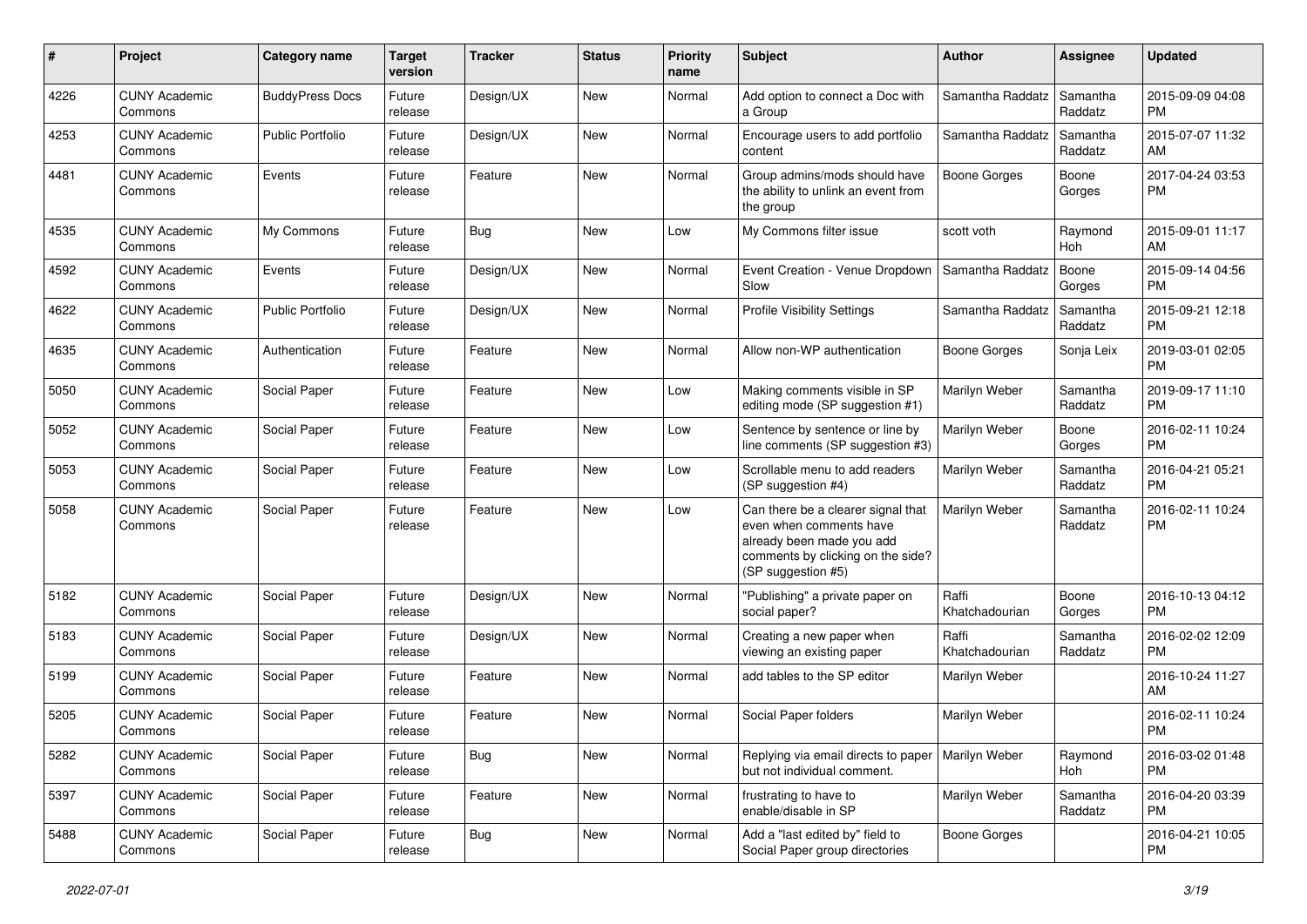| #     | Project                         | <b>Category name</b>        | <b>Target</b><br>version | <b>Tracker</b> | <b>Status</b> | <b>Priority</b><br>name | Subject                                                                                   | <b>Author</b>           | <b>Assignee</b>    | <b>Updated</b>                |
|-------|---------------------------------|-----------------------------|--------------------------|----------------|---------------|-------------------------|-------------------------------------------------------------------------------------------|-------------------------|--------------------|-------------------------------|
| 5489  | <b>CUNY Academic</b><br>Commons | Social Paper                | Future<br>release        | Feature        | <b>New</b>    | Normal                  | Asc/desc sorting for Social Paper<br>directories                                          | <b>Boone Gorges</b>     |                    | 2016-04-21 10:06<br><b>PM</b> |
| 5992  | <b>CUNY Academic</b><br>Commons | <b>Email Notifications</b>  | Future<br>release        | Feature        | New           | Normal                  | Changing the From line of<br>autogenerated blog emails                                    | Marilyn Weber           |                    | 2018-09-27 05:19<br><b>PM</b> |
| 6078  | <b>CUNY Academic</b><br>Commons | <b>Blogs (BuddyPress)</b>   | Future<br>release        | Feature        | New           | Normal                  | <b>Explore Adding Network Blog</b><br>Metadata Plugin                                     | Luke Waltzer            | Luke Waltzer       | 2016-10-11 10:29<br><b>PM</b> |
| 6332  | <b>CUNY Academic</b><br>Commons | WordPress (misc)            | Future<br>release        | Feature        | New           | Normal                  | Allow uploaded files to be marked<br>as private in an ad hoc way                          | Boone Gorges            |                    | 2016-10-17 11:41<br><b>PM</b> |
| 6389  | <b>CUNY Academic</b><br>Commons | <b>BuddyPress Docs</b>      | Future<br>release        | Feature        | New           | Low                     | Make Discussion Area Visible<br>When Editing a Doc                                        | Luke Waltzer            | Boone<br>Gorges    | 2016-10-21 04:16<br><b>PM</b> |
| 6749  | <b>CUNY Academic</b><br>Commons | Events                      | Future<br>release        | Bug            | New           | Low                     | BPEO iCal request can trigger<br>very large number of DB queries                          | <b>Boone Gorges</b>     | Raymond<br>Hoh     | 2016-11-15 10:09<br><b>PM</b> |
| 6755  | <b>CUNY Academic</b><br>Commons | WordPress (misc)            | Future<br>release        | Bug            | New           | Normal                  | Cannot Deactivate Plugin                                                                  | Laura Kane              |                    | 2016-11-16 01:12<br><b>PM</b> |
| 7022  | <b>CUNY Academic</b><br>Commons | Announcements               | Future<br>release        | Bug            | New           | Normal                  | Sitewide announcements should<br>be displayed on, and dismissable<br>from, mapped domains | Boone Gorges            | Boone<br>Gorges    | 2018-03-22 10:18<br>AM        |
| 7624  | <b>CUNY Academic</b><br>Commons | <b>BuddyPress</b> (misc)    | Future<br>release        | Design/UX      | <b>New</b>    | Normal                  | <b>BP</b> Notifications                                                                   | Luke Waltzer            | Paige Dupont       | 2017-02-08 10:43<br>PM.       |
| 7663  | <b>CUNY Academic</b><br>Commons | Social Paper                | Future<br>release        | Bug            | New           | Normal                  | Social Paper notifications not<br>formatted correctly on secondary<br>sites               | <b>Boone Gorges</b>     | Boone<br>Gorges    | 2018-04-16 03:52<br><b>PM</b> |
| 7981  | <b>CUNY Academic</b><br>Commons | Social Paper                | Future<br>release        | Bug            | New           | Normal                  | Social Paper comments should<br>not go to spam                                            | Luke Waltzer            | Boone<br>Gorges    | 2018-04-16 03:52<br><b>PM</b> |
| 8211  | <b>CUNY Academic</b><br>Commons | <b>WordPress Themes</b>     | Future<br>release        | Feature        | New           | Normal                  | Theme Suggestions: Material<br>Design-Inspired Themes                                     | Margaret Galvan         | Margaret<br>Galvan | 2017-08-07 02:48<br><b>PM</b> |
| 8498  | <b>CUNY Academic</b><br>Commons | <b>WordPress Plugins</b>    | Future<br>release        | Feature        | <b>New</b>    | Low                     | <b>Gravity Forms Email Users</b>                                                          | Raffi<br>Khatchadourian | Matt Gold          | 2017-10-13 12:58<br><b>PM</b> |
| 8835  | <b>CUNY Academic</b><br>Commons | Blogs (BuddyPress)          | Future<br>release        | Feature        | <b>New</b>    | Normal                  | Extend cuny.is shortlinks to sites                                                        | Luke Waltzer            | Boone<br>Gorges    | 2022-04-26 11:59<br>AM.       |
| 9720  | <b>CUNY Academic</b><br>Commons | Authentication              | Future<br>release        | Feature        | New           | Normal                  | The Commons should be an<br>oAuth provider                                                | Boone Gorges            |                    | 2019-03-01 02:04<br><b>PM</b> |
| 9926  | <b>CUNY Academic</b><br>Commons | <b>WordPress Plugins</b>    | Future<br>release        | Bug            | New           | Normal                  | twitter-mentions-as-comments<br>cron jobs can run long                                    | Boone Gorges            | Boone<br>Gorges    | 2018-10-24 12:34<br><b>PM</b> |
| 10226 | <b>CUNY Academic</b><br>Commons | Courses                     | Future<br>release        | Feature        | New           | Normal                  | Add "My Courses" to drop down<br>list                                                     | scott voth              | Boone<br>Gorges    | 2021-11-19 12:42<br>PM.       |
| 10354 | <b>CUNY Academic</b><br>Commons | <b>Public Portfolio</b>     | Future<br>release        | Feature        | New           | Normal                  | Opt out of Having a Profile Page                                                          | scott voth              | Chris Stein        | 2020-05-12 10:43<br>AM        |
| 10580 | <b>CUNY Academic</b><br>Commons | Information<br>Architecture | Future<br>release        | Design/UX      | New           | Normal                  | Primary nav item review                                                                   | Boone Gorges            | Sara Cannon        | 2022-06-28 01:29<br><b>PM</b> |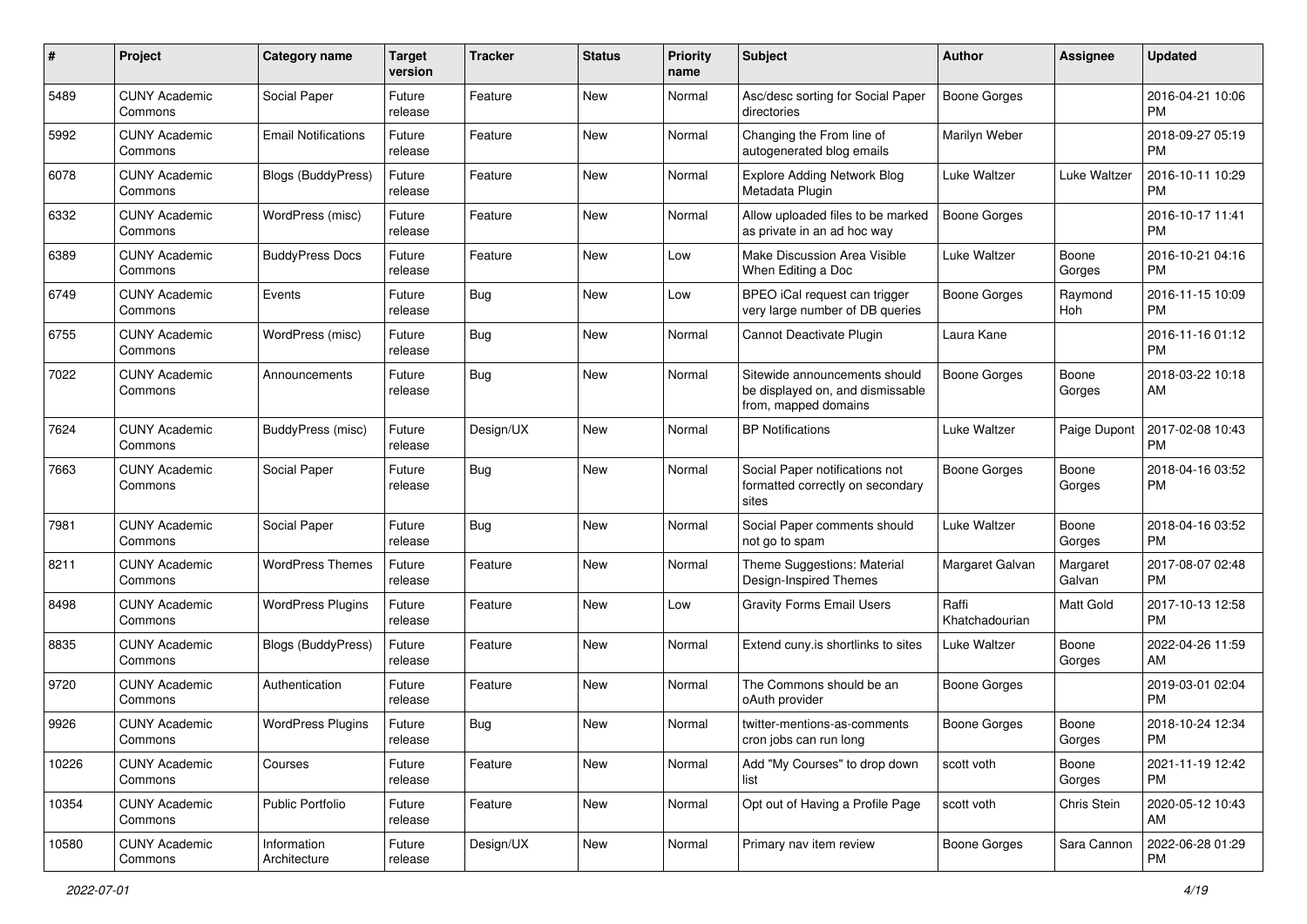| #     | Project                         | <b>Category name</b>       | <b>Target</b><br>version | <b>Tracker</b> | <b>Status</b> | <b>Priority</b><br>name | <b>Subject</b>                                                                                               | <b>Author</b>  | <b>Assignee</b>       | <b>Updated</b>                |
|-------|---------------------------------|----------------------------|--------------------------|----------------|---------------|-------------------------|--------------------------------------------------------------------------------------------------------------|----------------|-----------------------|-------------------------------|
| 11024 | <b>CUNY Academic</b><br>Commons | WordPress (misc)           | Future<br>release        | <b>Bug</b>     | <b>New</b>    | Normal                  | Subsites should not show "you<br>should update your .htaccess<br>now" notice after permalink setting<br>save | Boone Gorges   |                       | 2019-01-28 01:35<br><b>PM</b> |
| 11243 | <b>CUNY Academic</b><br>Commons | <b>BuddyPress (misc)</b>   | Future<br>release        | Bug            | <b>New</b>    | Normal                  | Audit bp-custom.php                                                                                          | Raymond Hoh    | Raymond<br>Hoh        | 2022-04-26 11:59<br>AM        |
| 11392 | <b>CUNY Academic</b><br>Commons |                            | Future<br>release        | <b>Bug</b>     | <b>New</b>    | Normal                  | Migrate users away from<br><b>StatPress</b>                                                                  | Boone Gorges   |                       | 2019-04-23 03:53<br><b>PM</b> |
| 11531 | <b>CUNY Academic</b><br>Commons | Events                     | Future<br>release        | Feature        | <b>New</b>    | Normal                  | Main Events calendar should<br>include non-public events that<br>user has access to                          | scott voth     | Boone<br>Gorges       | 2019-06-11 10:00<br>AM        |
| 11789 | <b>CUNY Academic</b><br>Commons | Courses                    | Future<br>release        | Feature        | New           | Normal                  | Ability to remove item from<br>Courses list                                                                  | Laurie Hurson  | Sonja Leix            | 2019-09-24 12:28<br><b>PM</b> |
| 11834 | <b>CUNY Academic</b><br>Commons | <b>Group Files</b>         | Future<br>release        | Feature        | <b>New</b>    | Normal                  | Improved tools for managing<br>group file folders                                                            | Boone Gorges   | Sonja Leix            | 2019-09-06 03:55<br><b>PM</b> |
| 11843 | <b>CUNY Academic</b><br>Commons | WordPress (misc)           | Future<br>release        | Design/UX      | New           | Normal                  | Tweaking the Gutenberg Editor<br>Interface                                                                   | Laurie Hurson  |                       | 2022-04-26 12:00<br><b>PM</b> |
| 11860 | <b>CUNY Academic</b><br>Commons | Registration               | Future<br>release        | Feature        | <b>New</b>    | Normal                  | <b>Ensure Students Are Aware They</b><br>Can Use Aliases At Registration                                     | scott voth     |                       | 2019-09-24 08:46<br>AM        |
| 12042 | <b>CUNY Academic</b><br>Commons | <b>Email Notifications</b> | Future<br>release        | Feature        | <b>New</b>    | Normal                  | Improved error logging for BPGES<br>send queue                                                               | Boone Gorges   | Boone<br>Gorges       | 2021-11-19 12:25<br><b>PM</b> |
| 12091 | <b>CUNY Academic</b><br>Commons | <b>Group Files</b>         | Future<br>release        | Feature        | <b>New</b>    | Normal                  | Improved pre-upload file validation<br>for bp-group-documents                                                | Boone Gorges   | Boone<br>Gorges       | 2019-11-14 01:21<br><b>PM</b> |
| 12573 | <b>CUNY Academic</b><br>Commons | <b>WordPress Plugins</b>   | Future<br>release        | Bug            | <b>New</b>    | Normal                  | <b>CommentPress Core Issues</b>                                                                              | scott voth     |                       | 2020-03-24 04:32<br><b>PM</b> |
| 13048 | <b>CUNY Academic</b><br>Commons | Shortcodes and<br>embeds   | Future<br>release        | Feature        | <b>New</b>    | Normal                  | Jupyter Notebooks support                                                                                    | Boone Gorges   |                       | 2020-07-14 11:46<br>AM        |
| 13199 | <b>CUNY Academic</b><br>Commons | Group Forums               | Future<br>release        | Feature        | <b>New</b>    | Normal                  | Favoring Groups over bbPress<br>plugin                                                                       | Colin McDonald | Colin<br>McDonald     | 2021-11-19 12:28<br><b>PM</b> |
| 13331 | <b>CUNY Academic</b><br>Commons | Site cloning               | Future<br>release        | Bug            | New           | Normal                  | Combine Site Template and Clone   Boone Gorges<br>operations                                                 |                | Jeremy Felt           | 2021-11-19 12:39<br><b>PM</b> |
| 13358 | <b>CUNY Academic</b><br>Commons | Group Forums               | Future<br>release        | Feature        | <b>New</b>    | Normal                  | Improved UI for group forum<br>threading settings                                                            | Boone Gorges   | Raymond<br><b>Hoh</b> | 2021-11-19 12:27<br><b>PM</b> |
| 13370 | <b>CUNY Academic</b><br>Commons | Group Library              | Future<br>release        | Feature        | <b>New</b>    | Normal                  | Library bulk deletion and folder<br>editing                                                                  | Colin McDonald | Boone<br>Gorges       | 2020-10-13 10:41<br>AM        |
| 13466 | <b>CUNY Academic</b><br>Commons | Cavalcade                  | Future<br>release        | Feature        | <b>New</b>    | Normal                  | Automated cleanup for duplicate<br>Cavalcade tasks                                                           | Boone Gorges   | Boone<br>Gorges       | 2020-10-13 05:24<br><b>PM</b> |
| 13650 | <b>CUNY Academic</b><br>Commons | Group Library              | Future<br>release        | Feature        | <b>New</b>    | Normal                  | Forum Attachments in Group<br>Library                                                                        | Laurie Hurson  |                       | 2021-11-19 12:30<br><b>PM</b> |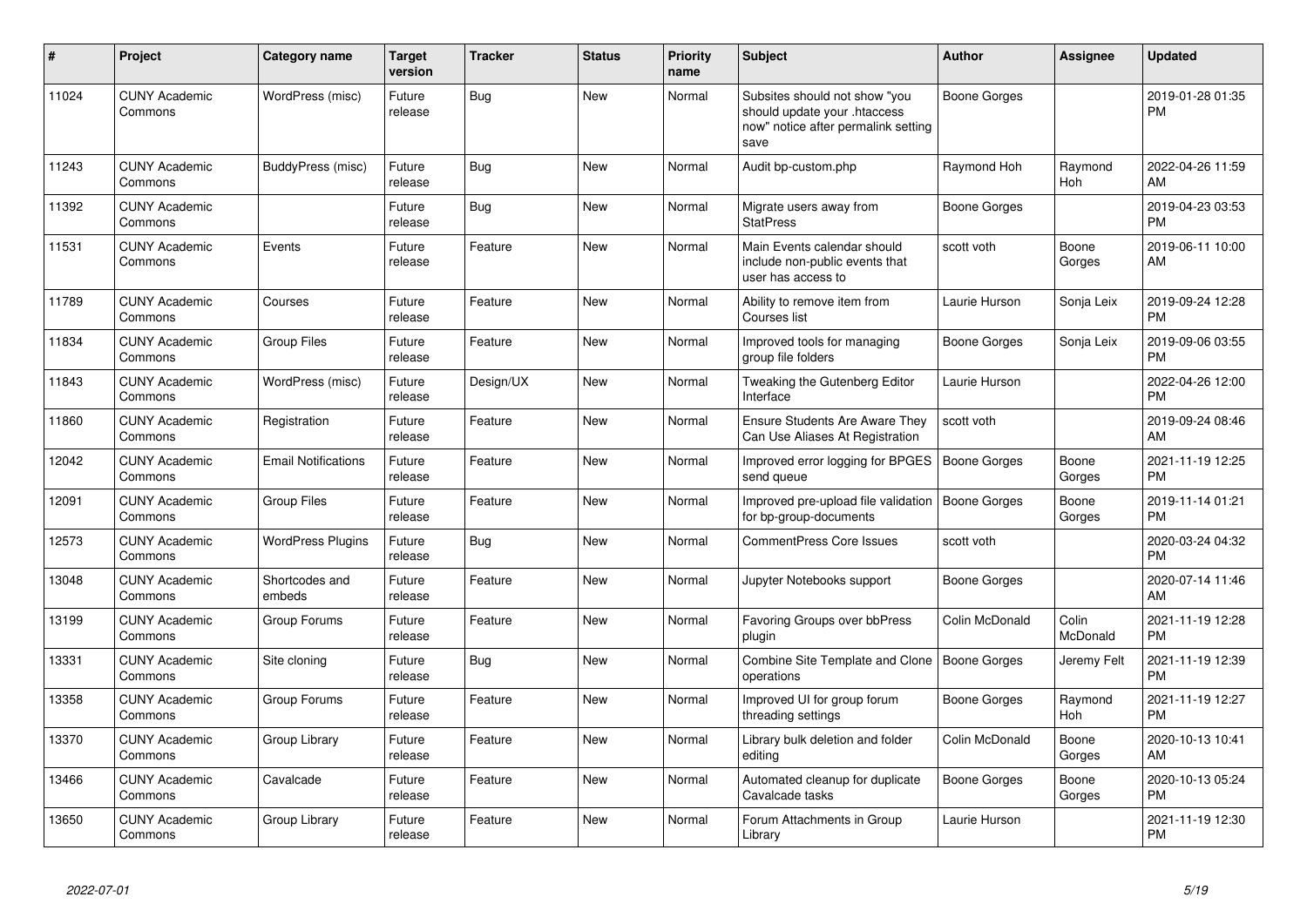| #     | Project                         | <b>Category name</b>     | <b>Target</b><br>version | <b>Tracker</b> | <b>Status</b> | <b>Priority</b><br>name | <b>Subject</b>                                                                             | <b>Author</b>           | <b>Assignee</b>     | <b>Updated</b>                |
|-------|---------------------------------|--------------------------|--------------------------|----------------|---------------|-------------------------|--------------------------------------------------------------------------------------------|-------------------------|---------------------|-------------------------------|
| 13835 | <b>CUNY Academic</b><br>Commons | WordPress (misc)         | Future<br>release        | Feature        | New           | Normal                  | Allow OneSearch widget to have<br>'CUNY' as campus                                         | Boone Gorges            | Boone<br>Gorges     | 2021-11-19 12:39<br><b>PM</b> |
| 14184 | <b>CUNY Academic</b><br>Commons | <b>Public Portfolio</b>  | Future<br>release        | Feature        | <b>New</b>    | Normal                  | Centralized mechanism for storing<br>Campus affiliations                                   | <b>Boone Gorges</b>     | Boone<br>Gorges     | 2022-01-04 11:35<br>AM        |
| 14309 | <b>CUNY Academic</b><br>Commons | Group Library            | Future<br>release        | Feature        | <b>New</b>    | Normal                  | Better handling of<br>bp_group_document file download<br>attempts when file is not present | Boone Gorges            | Boone<br>Gorges     | 2021-11-19 12:28<br><b>PM</b> |
| 14496 | <b>CUNY Academic</b><br>Commons | Domain Mapping           | Future<br>release        | Bug            | New           | Normal                  | Mapped domain SSO uses<br>third-party cookies                                              | Raymond Hoh             | Raymond<br>Hoh      | 2021-05-24 04:03<br><b>PM</b> |
| 14787 | <b>CUNY Academic</b><br>Commons | <b>Plugin Packages</b>   | Future<br>release        | Feature        | <b>New</b>    | Normal                  | Creating a "Design" plugin<br>package                                                      | Laurie Hurson           | scott voth          | 2022-04-27 04:56<br><b>PM</b> |
| 14987 | <b>CUNY Academic</b><br>Commons | <b>WordPress Plugins</b> | Future<br>release        | Bug            | <b>New</b>    | Normal                  | Elementor update causes<br>database freeze-up                                              | Boone Gorges            | Boone<br>Gorges     | 2021-11-29 12:02<br><b>PM</b> |
| 3565  | <b>CUNY Academic</b><br>Commons | My Commons               | Not tracked              | Documentation  | <b>New</b>    | Normal                  | Load Newest inconsistencies                                                                | Chris Stein             | scott voth          | 2015-11-09 01:16<br><b>PM</b> |
| 3615  | <b>CUNY Academic</b><br>Commons | Redmine                  | Not tracked              | Feature        | New           | Low                     | Create Redmine issues via email                                                            | Dominic Giglio          | Boone<br>Gorges     | 2017-11-16 11:36<br>AM        |
| 3657  | <b>CUNY Academic</b><br>Commons | WordPress (misc)         | Not tracked              | Feature        | <b>New</b>    | Normal                  | Create alert for GC email<br>addresses                                                     | Matt Gold               | Matt Gold           | 2016-04-14 11:29<br><b>PM</b> |
| 4972  | <b>CUNY Academic</b><br>Commons | Analytics                | Not tracked              | <b>Bug</b>     | <b>New</b>    | Normal                  | <b>Newsletter Analytics</b>                                                                | Stephen Real            | Matt Gold           | 2015-12-09 12:54<br><b>PM</b> |
| 5298  | <b>CUNY Academic</b><br>Commons |                          | Not tracked              | Publicity      | New           | Normal                  | Survey Pop-Up Text                                                                         | Samantha Raddatz        | Samantha<br>Raddatz | 2016-03-22 12:27<br><b>PM</b> |
| 5679  | <b>CUNY Academic</b><br>Commons | Analytics                | Not tracked              | Feature        | <b>New</b>    | Normal                  | Logged In Users for GA                                                                     | <b>Valerie Townsend</b> | Valerie<br>Townsend | 2016-06-11 09:49<br>AM        |
| 6665  | <b>CUNY Academic</b><br>Commons |                          | Not tracked              | Publicity      | <b>New</b>    | Normal                  | Dead Link in 1.10 announcement<br>post                                                     | Paige Dupont            | Stephen Real        | 2016-12-01 03:11<br><b>PM</b> |
| 7928  | <b>CUNY Academic</b><br>Commons | Group Forums             | Not tracked              | <b>Bug</b>     | New           | Normal                  | Duplicate Forum post                                                                       | Luke Waltzer            | Raymond<br>Hoh      | 2017-04-11 09:27<br><b>PM</b> |
| 8440  | <b>CUNY Academic</b><br>Commons | Onboarding               | Not tracked              | Bug            | New           | Normal                  | Create Test Email Accounts for<br><b>Onboarding Project</b>                                | Stephen Real            | Stephen Real        | 2017-08-01 09:49<br><b>PM</b> |
| 8607  | <b>CUNY Academic</b><br>Commons |                          | Not tracked              | Support        | New           | Normal                  | Paypal?                                                                                    | Marilyn Weber           | Matt Gold           | 2018-05-15 01:37<br><b>PM</b> |
| 9346  | <b>CUNY Academic</b><br>Commons | WordPress (misc)         | Not tracked              | Bug            | <b>New</b>    | Normal                  | Clone cetls.bmcc.cuny.edu for<br>development                                               | Owen Roberts            | Raymond<br>Hoh      | 2018-03-06 05:35<br><b>PM</b> |
| 9420  | <b>CUNY Academic</b><br>Commons | cuny.is                  | Not tracked              | Feature        | New           | Normal                  | Request for http://cuny.is/streams                                                         | Raffi<br>Khatchadourian | Marilyn<br>Weber    | 2018-04-02 10:08<br>AM        |
| 9643  | <b>CUNY Academic</b><br>Commons | Publicity                | Not tracked              | Feature        | <b>New</b>    | Normal                  | Create a page on the Commons<br>for logos etc.                                             | Stephen Real            | Stephen Real        | 2018-04-24 10:53<br>AM        |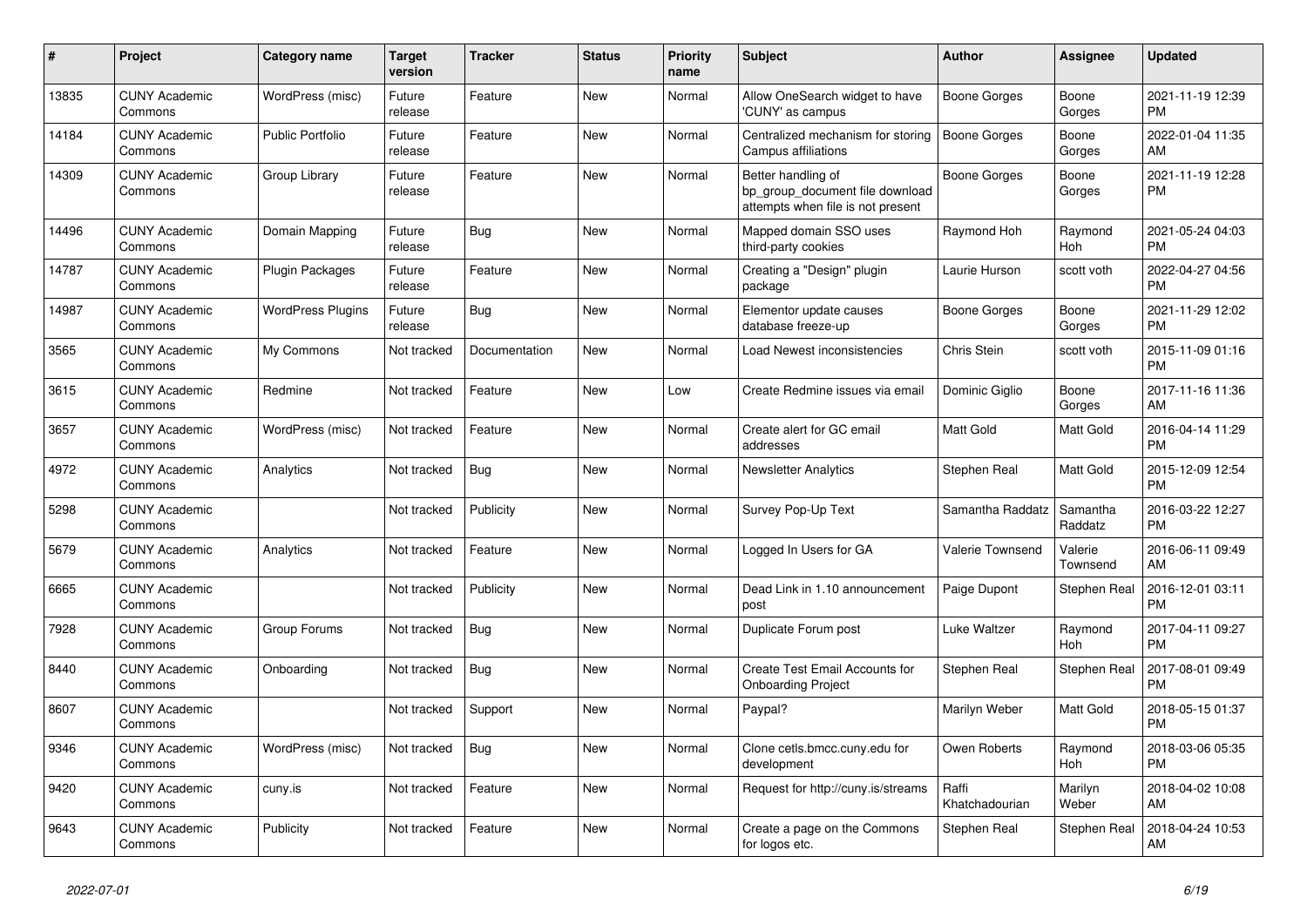| #     | Project                         | Category name            | <b>Target</b><br>version | <b>Tracker</b> | <b>Status</b> | <b>Priority</b><br>name | Subject                                                                                                                                      | Author                 | <b>Assignee</b>    | <b>Updated</b>                |
|-------|---------------------------------|--------------------------|--------------------------|----------------|---------------|-------------------------|----------------------------------------------------------------------------------------------------------------------------------------------|------------------------|--------------------|-------------------------------|
| 9729  | <b>CUNY Academic</b><br>Commons | <b>SEO</b>               | Not tracked              | Support        | <b>New</b>    | Normal                  | 503 Errors showing on<br>newlaborforum.cuny.edu                                                                                              | Diane Krauthamer       | Raymond<br>Hoh     | 2018-05-22 04:48<br><b>PM</b> |
| 9908  | <b>CUNY Academic</b><br>Commons |                          | Not tracked              | Feature        | New           | Normal                  | Is it possible to send email<br>updates to users (or an email<br>address not on the list) for only a<br>single page AFTER being<br>prompted? | <b>Michael Shields</b> | scott voth         | 2018-06-11 01:34<br><b>PM</b> |
| 10794 | <b>CUNY Academic</b><br>Commons | Performance              | Not tracked              | <b>Bug</b>     | <b>New</b>    | Normal                  | Memcached connection<br>occasionally breaks                                                                                                  | <b>Boone Gorges</b>    | Boone<br>Gorges    | 2018-12-06 03:30<br><b>PM</b> |
| 10839 | <b>CUNY Academic</b><br>Commons | About page               | Not tracked              | Support        | <b>New</b>    | Normal                  | <b>Mission Statement Needs</b><br>Revision                                                                                                   | scott voth             | Matt Gold          | 2018-12-26 10:58<br>AM        |
| 11393 | <b>CUNY Academic</b><br>Commons |                          | Not tracked              | Publicity      | New           | Normal                  | After 1.15 release, ceate a hero<br>slide and post about adding a site<br>to a group                                                         | scott voth             | Patrick<br>Sweeney | 2019-05-14 10:32<br>AM        |
| 11545 | <b>CUNY Academic</b><br>Commons | <b>WordPress Plugins</b> | Not tracked              | Support        | New           | Normal                  | Twitter searches in WordPress                                                                                                                | Gina Cherry            | Matt Gold          | 2019-09-23 01:03<br><b>PM</b> |
| 11624 | <b>CUNY Academic</b><br>Commons | WordPress (misc)         | Not tracked              | Support        | New           | Normal                  | Change pages into posts or swap<br>database for a Commons site?                                                                              | Stephen Klein          | Raymond<br>Hoh     | 2019-07-09 11:04<br>AM        |
| 11879 | <b>CUNY Academic</b><br>Commons |                          | Not tracked              | <b>Bug</b>     | <b>New</b>    | Normal                  | Hypothesis comments appearing<br>on multiple, different pdfs across<br>blogs                                                                 | Laurie Hurson          | Laurie Hurson      | 2019-09-19 02:39<br><b>PM</b> |
| 11883 | <b>CUNY Academic</b><br>Commons | Help/Codex               | Not tracked              | Support        | <b>New</b>    | Normal                  | Need Embedding Help Page<br>Update (Tableau)                                                                                                 | Anthony Wheeler        | scott voth         | 2019-09-24 08:49<br>AM        |
| 12247 | <b>CUNY Academic</b><br>Commons | Publicity                | Not tracked              | Support        | <b>New</b>    | Normal                  | <b>Screenshot of First Commons</b><br>Homepage                                                                                               | scott voth             | scott voth         | 2020-01-14 12:08<br><b>PM</b> |
| 12328 | <b>CUNY Academic</b><br>Commons |                          | Not tracked              | Support        | New           | Normal                  | Sign up Code for Non-CUNY<br>Faculty                                                                                                         | Laurie Hurson          |                    | 2020-01-28 10:25<br>AM        |
| 12352 | <b>CUNY Academic</b><br>Commons |                          | Not tracked              | Support        | New           | Normal                  | "posts list" page builder block<br>option                                                                                                    | Marilyn Weber          |                    | 2020-02-03 01:29<br><b>PM</b> |
| 12382 | <b>CUNY Academic</b><br>Commons | Membership               | Not tracked              | Support        | <b>New</b>    | Normal                  | Email request change                                                                                                                         | Marilyn Weber          | Marilyn<br>Weber   | 2020-02-06 12:56<br><b>PM</b> |
| 12392 | <b>CUNY Academic</b><br>Commons | Help/Codex               | Not tracked              | Documentation  | New           | Normal                  | <b>Updates to Common Commons</b><br>Questions on Help Page                                                                                   | scott voth             | Margaret<br>Galvan | 2020-02-11 10:53<br>AM        |
| 12438 | <b>CUNY Academic</b><br>Commons | Courses                  | Not tracked              | <b>Bug</b>     | New           | Normal                  | Site appearing twice                                                                                                                         | Laurie Hurson          | Boone<br>Gorges    | 2020-02-18 01:34<br><b>PM</b> |
| 12911 | <b>CUNY Academic</b><br>Commons |                          | Not tracked              | Feature        | <b>New</b>    | Normal                  | Block access to xmlrpc.php based<br>on User-Agent                                                                                            | <b>Boone Gorges</b>    | Boone<br>Gorges    | 2020-06-09 05:12<br><b>PM</b> |
| 13286 | <b>CUNY Academic</b><br>Commons |                          | Not tracked              | Support        | New           | Normal                  | problem connecting with<br>WordPress app                                                                                                     | Marilyn Weber          | Raymond<br>Hoh     | 2020-09-08 11:16<br>AM        |
| 13430 | <b>CUNY Academic</b><br>Commons | Reply By Email           | Not tracked              | <b>Bug</b>     | <b>New</b>    | Normal                  | Delay in RBE                                                                                                                                 | Luke Waltzer           | Raymond<br>Hoh     | 2020-10-13 11:16<br>AM        |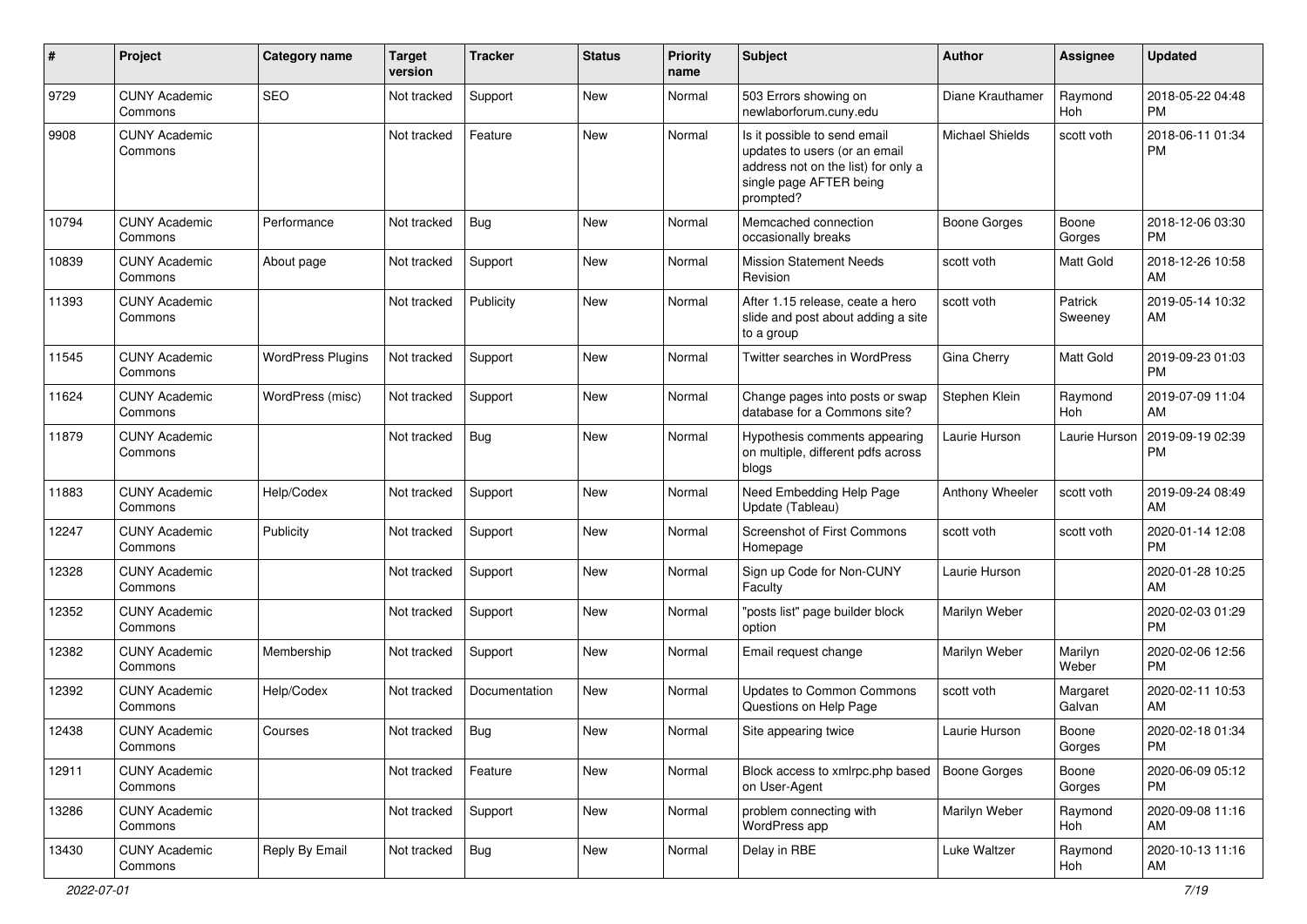| #     | Project                         | <b>Category name</b>       | <b>Target</b><br>version | <b>Tracker</b> | <b>Status</b> | <b>Priority</b><br>name | <b>Subject</b>                                                                | <b>Author</b>    | <b>Assignee</b>     | <b>Updated</b>                |
|-------|---------------------------------|----------------------------|--------------------------|----------------|---------------|-------------------------|-------------------------------------------------------------------------------|------------------|---------------------|-------------------------------|
| 13949 | <b>CUNY Academic</b><br>Commons |                            | Not tracked              | Bug            | New           | Normal                  | Continued debugging of runaway<br>MySQL connections                           | <b>Matt Gold</b> | Boone<br>Gorges     | 2021-09-14 10:42<br>AM        |
| 14394 | <b>CUNY Academic</b><br>Commons |                            | Not tracked              | Feature        | <b>New</b>    | Normal                  | Commons News Site - redesign                                                  | scott voth       | scott voth          | 2021-09-14 10:46<br>AM        |
| 14475 | <b>CUNY Academic</b><br>Commons |                            | Not tracked              | Publicity      | <b>New</b>    | Normal                  | OER Showcase Page                                                             | Laurie Hurson    | Laurie Hurson       | 2021-09-14 10:46<br>AM        |
| 14911 | <b>CUNY Academic</b><br>Commons | <b>WordPress Themes</b>    | Not tracked              | Support        | <b>New</b>    | Normal                  | Twentytwentyone theme                                                         | Marilyn Weber    |                     | 2021-10-28 10:37<br>AM        |
| 15210 | <b>CUNY Academic</b><br>Commons | Analytics                  | Not tracked              | Design/UX      | <b>New</b>    | Normal                  | Google Analytics improvements                                                 | Colin McDonald   | Boone<br>Gorges     | 2022-05-24 10:47<br>AM        |
| 15816 | <b>CUNY Academic</b><br>Commons |                            | Not tracked              | Support        | <b>New</b>    | Normal                  | slow loading at SPS                                                           | Marilyn Weber    |                     | 2022-04-05 01:26<br><b>PM</b> |
| 11968 | JustPublics@365<br>MediaCamp    |                            |                          | Feature        | <b>New</b>    | Normal                  | Nanoscience Retractable Display<br>Unit                                       | Donald Cherry    | Bonnie<br>Eissner   | 2021-02-19 08:50<br>AM        |
| 3510  | <b>CUNY Academic</b><br>Commons | Publicity                  | 1.7                      | Publicity      | Assigned      | Normal                  | Post on the News Blog re: 'My<br>Commons'                                     | Micki Kaufman    | Sarah<br>Morgano    | 2014-10-15 11:18<br>AM        |
| 3511  | <b>CUNY Academic</b><br>Commons | Publicity                  | 1.7                      | Publicity      | Assigned      | Normal                  | Social media for 1.7                                                          | Micki Kaufman    | Sarah<br>Morgano    | 2014-10-14 03:32<br><b>PM</b> |
| 13946 | <b>CUNY Academic</b><br>Commons | <b>WordPress Plugins</b>   | 2.1.0                    | Support        | Assigned      | Normal                  | Custom Embed handler For<br>OneDrive files                                    | scott voth       | Raymond<br>Hoh      | 2022-05-26 10:46<br>AM        |
| 58    | <b>CUNY Academic</b><br>Commons | BuddyPress (misc)          | Future<br>release        | Feature        | Assigned      | Low                     | Make member search sortable by<br>last name                                   | Roberta Brody    | Boone<br>Gorges     | 2010-08-26 02:38<br><b>PM</b> |
| 287   | <b>CUNY Academic</b><br>Commons | WordPress (misc)           | Future<br>release        | Feature        | Assigned      | Normal                  | Create troubleshooting tool for<br>account sign-up                            | <b>Matt Gold</b> | Boone<br>Gorges     | 2015-11-09 06:17<br><b>PM</b> |
| 310   | <b>CUNY Academic</b><br>Commons | BuddyPress (misc)          | Future<br>release        | Feature        | Assigned      | Low                     | <b>Friend Request Email</b>                                                   | <b>Matt Gold</b> | Samantha<br>Raddatz | 2015-11-09 05:08<br><b>PM</b> |
| 333   | <b>CUNY Academic</b><br>Commons | <b>Email Notifications</b> | Future<br>release        | Feature        | Assigned      | Low                     | Delay Forum Notification Email<br>Delivery Until After Editing Period<br>Ends | <b>Matt Gold</b> | Raymond<br>Hoh      | 2015-11-09 06:01<br><b>PM</b> |
| 365   | <b>CUNY Academic</b><br>Commons | WordPress (misc)           | Future<br>release        | Feature        | Assigned      | Normal                  | <b>Create Mouseover Tooltips</b><br>throughout Site                           | <b>Matt Gold</b> | Chris Stein         | 2015-11-09 06:18<br><b>PM</b> |
| 370   | <b>CUNY Academic</b><br>Commons | Registration               | Future<br>release        | Feature        | Assigned      | High                    | <b>Guest Accounts</b>                                                         | <b>Matt Gold</b> | Matt Gold           | 2015-04-09 09:33<br><b>PM</b> |
| 377   | <b>CUNY Academic</b><br>Commons | BuddyPress (misc)          | Future<br>release        | Feature        | Assigned      | Normal                  | Like buttons                                                                  | <b>Matt Gold</b> | Boone<br>Gorges     | 2010-11-16 05:13<br><b>PM</b> |
| 412   | <b>CUNY Academic</b><br>Commons | <b>WordPress Themes</b>    | Future<br>release        | Feature        | Assigned      | Normal                  | <b>Featured Themes</b>                                                        | <b>Matt Gold</b> | Dominic<br>Giglio   | 2015-01-05 08:44<br><b>PM</b> |
| 435   | <b>CUNY Academic</b><br>Commons | BuddyPress (misc)          | Future<br>release        | Feature        | Assigned      | Normal                  | Include Avatar Images in Forum<br><b>Post Notification Emails</b>             | <b>Matt Gold</b> | Boone<br>Gorges     | 2010-12-08 12:40<br><b>PM</b> |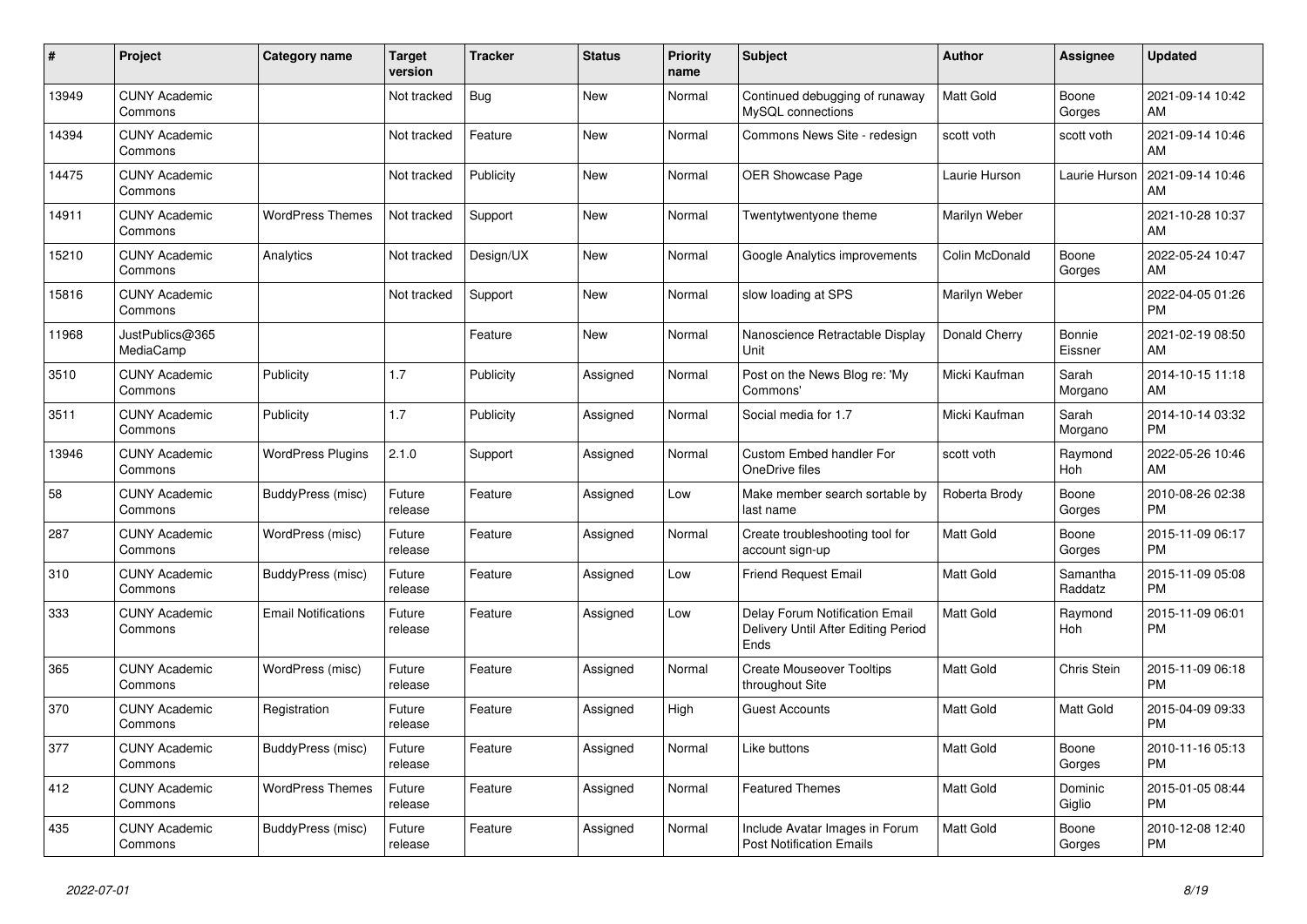| #    | Project                         | <b>Category name</b>     | <b>Target</b><br>version | <b>Tracker</b> | <b>Status</b> | <b>Priority</b><br>name | <b>Subject</b>                                                               | Author              | <b>Assignee</b>     | <b>Updated</b>                |
|------|---------------------------------|--------------------------|--------------------------|----------------|---------------|-------------------------|------------------------------------------------------------------------------|---------------------|---------------------|-------------------------------|
| 481  | <b>CUNY Academic</b><br>Commons | Groups (misc)            | Future<br>release        | Feature        | Assigned      | Normal                  | ability to archive inactive groups<br>and blogs                              | Michael Mandiberg   | Samantha<br>Raddatz | 2015-11-09 05:56<br>PM        |
| 497  | <b>CUNY Academic</b><br>Commons | <b>WordPress Plugins</b> | Future<br>release        | Feature        | Assigned      | Normal                  | Drag and Drop Ordering on<br>Gallery Post Plugin                             | <b>Matt Gold</b>    | Ron Rennick         | 2015-11-09 06:18<br><b>PM</b> |
| 500  | <b>CUNY Academic</b><br>Commons | <b>BuddyPress (misc)</b> | Future<br>release        | Feature        | Assigned      | Normal                  | Export Group Data                                                            | Matt Gold           | Boone<br>Gorges     | 2010-12-19 12:09<br><b>PM</b> |
| 519  | <b>CUNY Academic</b><br>Commons | <b>BuddyPress Docs</b>   | Future<br>release        | Feature        | Assigned      | Low                     | TOC for individual docs - for new<br>BP "wiki-like" plugin                   | scott voth          | Boone<br>Gorges     | 2015-11-09 05:54<br><b>PM</b> |
| 554  | <b>CUNY Academic</b><br>Commons | BuddyPress (misc)        | Future<br>release        | Feature        | Assigned      | Normal                  | Add Trackback notifications to<br>site-wide activity feed                    | <b>Matt Gold</b>    | Boone<br>Gorges     | 2015-11-09 06:19<br><b>PM</b> |
| 585  | <b>CUNY Academic</b><br>Commons | Group Forums             | Future<br>release        | Feature        | Assigned      | Normal                  | Merge Forum Topics                                                           | Sarah Morgano       | Boone<br>Gorges     | 2011-07-06 04:11<br><b>PM</b> |
| 599  | <b>CUNY Academic</b><br>Commons | BuddyPress (misc)        | Future<br>release        | Feature        | Assigned      | Normal                  | Consider adding rating plugins for<br><b>BuddyPress/BBPress</b>              | <b>Matt Gold</b>    | Boone<br>Gorges     | 2011-08-22 06:50<br><b>PM</b> |
| 618  | <b>CUNY Academic</b><br>Commons | <b>BuddyPress Docs</b>   | Future<br>release        | Feature        | Assigned      | Normal                  | BuddyPress Docs: export formats                                              | <b>Boone Gorges</b> | Boone<br>Gorges     | 2015-11-09 05:38<br><b>PM</b> |
| 635  | <b>CUNY Academic</b><br>Commons | BuddyPress (misc)        | Future<br>release        | Feature        | Assigned      | Normal                  | Big Blue Button -<br>Videoconferencing in Groups and<br><b>Blogs</b>         | <b>Matt Gold</b>    | Boone<br>Gorges     | 2011-03-14 03:24<br><b>PM</b> |
| 653  | <b>CUNY Academic</b><br>Commons | Group Blogs              | Future<br>release        | Feature        | Assigned      | Normal                  | Redesign Integration of Groups<br>and Blogs                                  | <b>Matt Gold</b>    | Samantha<br>Raddatz | 2015-11-09 05:40<br><b>PM</b> |
| 658  | <b>CUNY Academic</b><br>Commons | <b>WordPress Plugins</b> | Future<br>release        | Feature        | Assigned      | Normal                  | Rebulid Sitewide Tag Suggestion                                              | Matt Gold           | Boone<br>Gorges     | 2015-01-05 08:47<br><b>PM</b> |
| 860  | CUNY Academic<br>Commons        | Design                   | Future<br>release        | Design/UX      | Assigned      | Normal                  | <b>Standardize Button Treatment</b><br>Across the Commons                    | Chris Stein         | <b>Chris Stein</b>  | 2014-05-01 09:45<br>AM        |
| 940  | <b>CUNY Academic</b><br>Commons | Redmine                  | Future<br>release        | Feature        | Assigned      | Low                     | Communication with users after<br>releases                                   | Matt Gold           | Dominic<br>Giglio   | 2012-09-09 04:36<br><b>PM</b> |
| 1105 | <b>CUNY Academic</b><br>Commons | WordPress (misc)         | Future<br>release        | Feature        | Assigned      | Normal                  | Rephrase Blog Privacy Options                                                | Matt Gold           | Samantha<br>Raddatz | 2015-11-09 06:19<br><b>PM</b> |
| 1165 | <b>CUNY Academic</b><br>Commons | <b>Email Invitations</b> | Future<br>release        | Feature        | Assigned      | Low                     | Allow saved lists of invitees under<br>Send Invites                          | <b>Boone Gorges</b> | Boone<br>Gorges     | 2015-11-09 06:03<br><b>PM</b> |
| 1192 | <b>CUNY Academic</b><br>Commons | <b>Group Files</b>       | Future<br>release        | Feature        | Assigned      | Low                     | When posting group files, allow<br>users to add a category without<br>saving | <b>Matt Gold</b>    | Raymond<br>Hoh      | 2015-11-09 05:53<br><b>PM</b> |
| 1417 | <b>CUNY Academic</b><br>Commons | <b>BuddyPress Docs</b>   | Future<br>release        | Feature        | Assigned      | Low                     | <b>Bulk actions for BuddyPress Docs</b>                                      | Boone Gorges        | Boone<br>Gorges     | 2016-10-17 10:41<br><b>PM</b> |
| 1422 | <b>CUNY Academic</b><br>Commons | <b>BuddyPress Docs</b>   | Future<br>release        | Feature        | Assigned      | Normal                  | Make "created Doc" activity icons<br>non-mini                                | <b>Boone Gorges</b> | Boone<br>Gorges     | 2015-11-09 05:48<br><b>PM</b> |
| 1423 | <b>CUNY Academic</b><br>Commons | <b>BuddyPress (misc)</b> | Future<br>release        | Feature        | Assigned      | Low                     | Show an avatar for pingback<br>comment activity items                        | Boone Gorges        | <b>Tahir Butt</b>   | 2016-10-24 12:03<br>PM        |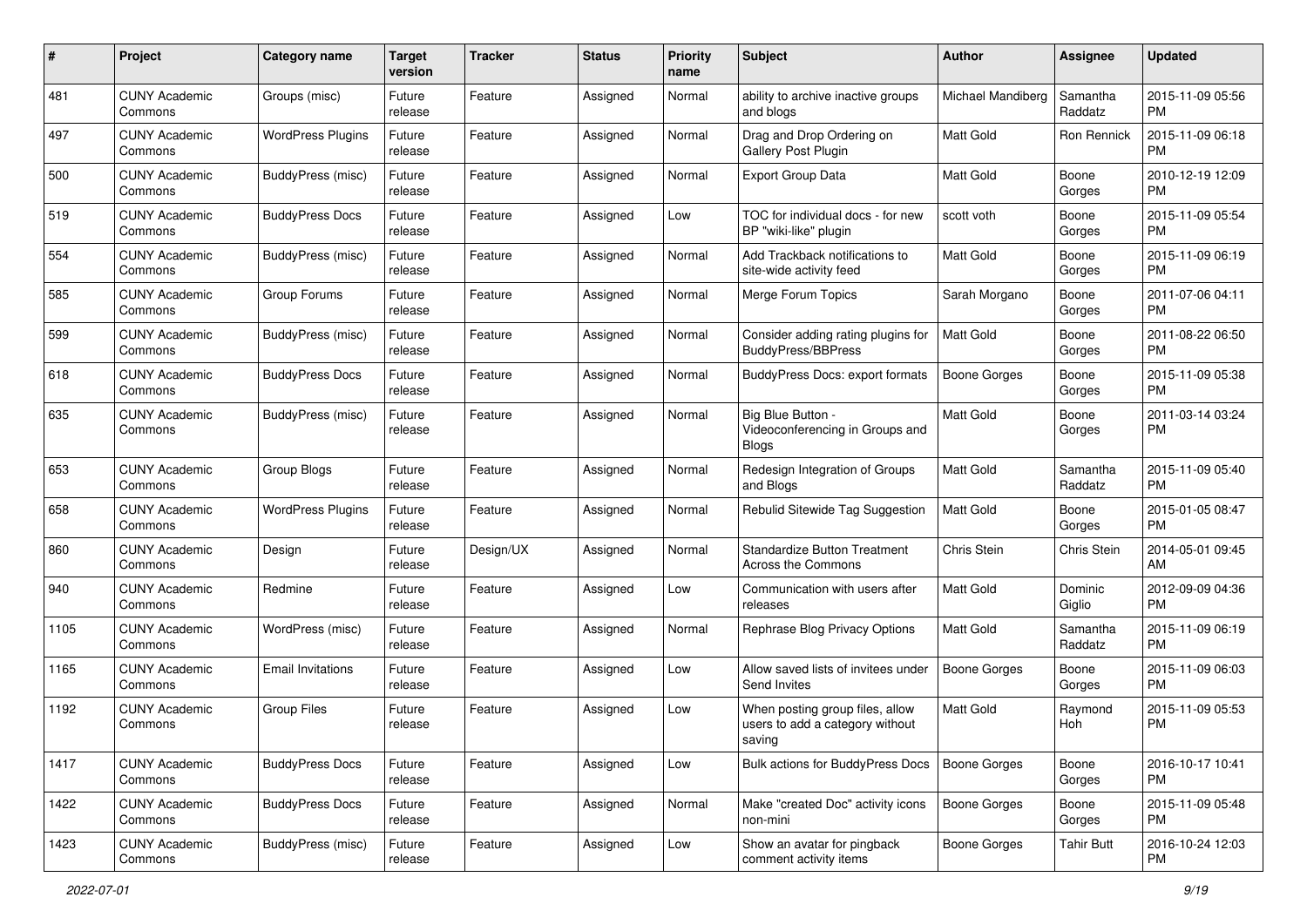| $\#$ | Project                         | <b>Category name</b>     | <b>Target</b><br>version | <b>Tracker</b> | <b>Status</b> | <b>Priority</b><br>name | <b>Subject</b>                                                    | <b>Author</b>       | Assignee           | <b>Updated</b>                |
|------|---------------------------------|--------------------------|--------------------------|----------------|---------------|-------------------------|-------------------------------------------------------------------|---------------------|--------------------|-------------------------------|
| 1460 | <b>CUNY Academic</b><br>Commons | Analytics                | Future<br>release        | Feature        | Assigned      | Normal                  | <b>Update System Report</b>                                       | <b>Brian Foote</b>  | Boone<br>Gorges    | 2015-11-09 06:13<br><b>PM</b> |
| 1508 | <b>CUNY Academic</b><br>Commons | WordPress (misc)         | Future<br>release        | Feature        | Assigned      | Normal                  | Share login cookies across<br>mapped domains                      | Boone Gorges        | Boone<br>Gorges    | 2012-07-02 12:12<br><b>PM</b> |
| 1562 | <b>CUNY Academic</b><br>Commons | <b>WordPress Plugins</b> | Future<br>release        | Feature        | Assigned      | Low                     | Play with NYT Collaborative<br><b>Authoring Tool</b>              | <b>Matt Gold</b>    | Boone<br>Gorges    | 2015-01-05 08:47<br><b>PM</b> |
| 1744 | <b>CUNY Academic</b><br>Commons | <b>BuddyPress Docs</b>   | Future<br>release        | Feature        | Assigned      | Normal                  | Spreadsheet-style Docs                                            | Boone Gorges        | Boone<br>Gorges    | 2015-11-09 06:13<br><b>PM</b> |
| 1888 | <b>CUNY Academic</b><br>Commons | Home Page                | Future<br>release        | Feature        | Assigned      | Normal                  | Refactor BP MPO Activity Filter to<br>support proper pagination   | Sarah Morgano       | Boone<br>Gorges    | 2014-05-01 07:11<br><b>PM</b> |
| 1983 | <b>CUNY Academic</b><br>Commons | Home Page                | Future<br>release        | Feature        | Assigned      | Low                     | Media Library integration with<br>Featured Content plugin         | <b>Boone Gorges</b> | Dominic<br>Giglio  | 2014-03-17 10:34<br>AM        |
| 2013 | <b>CUNY Academic</b><br>Commons | <b>Public Portfolio</b>  | Future<br>release        | Feature        | Assigned      | Low                     | Have Profile Privacy Options show<br>up only for filled-in fields | <b>Matt Gold</b>    | Boone<br>Gorges    | 2015-11-09 06:09<br><b>PM</b> |
| 2167 | <b>CUNY Academic</b><br>Commons | WordPress (misc)         | Future<br>release        | <b>Bug</b>     | Assigned      | Normal                  | <b>CAC-Livestream Plugin Issues</b>                               | Michael Smith       | Dominic<br>Giglio  | 2015-01-02 03:06<br><b>PM</b> |
| 2223 | <b>CUNY Academic</b><br>Commons | <b>WordPress Plugins</b> | Future<br>release        | Feature        | Assigned      | Low                     | Add Participad to the CUNY<br><b>Academic Commons</b>             | <b>Matt Gold</b>    | Boone<br>Gorges    | 2014-09-17 10:03<br><b>PM</b> |
| 2325 | <b>CUNY Academic</b><br>Commons | BuddyPress (misc)        | Future<br>release        | Feature        | Assigned      | Low                     | Profile should have separate fields<br>for first/last names       | local admin         | Boone<br>Gorges    | 2015-11-09 06:09<br><b>PM</b> |
| 2523 | <b>CUNY Academic</b><br>Commons | <b>BuddyPress Docs</b>   | Future<br>release        | Feature        | Assigned      | Normal                  | Allow Users to Upload Images to<br><b>BP</b> Docs                 | <b>Matt Gold</b>    | Boone<br>Gorges    | 2015-11-09 06:14<br><b>PM</b> |
| 2610 | <b>CUNY Academic</b><br>Commons | Group Invitations        | Future<br>release        | Feature        | Assigned      | Low                     | Request: Custom invitation<br>message to group invites            | local admin         | Boone<br>Gorges    | 2015-11-09 06:13<br><b>PM</b> |
| 2754 | <b>CUNY Academic</b><br>Commons | Design                   | Future<br>release        | Feature        | Assigned      | Normal                  | Determine strategy for CAC logo<br>handling in top header         | Micki Kaufman       | <b>Chris Stein</b> | 2015-01-05 08:53<br><b>PM</b> |
| 2832 | <b>CUNY Academic</b><br>Commons | <b>Public Portfolio</b>  | Future<br>release        | Feature        | Assigned      | Normal                  | Improve interface for (not)<br>auto-linking profile fields        | Boone Gorges        | Chris Stein        | 2015-01-05 08:52<br><b>PM</b> |
| 2881 | <b>CUNY Academic</b><br>Commons | <b>Public Portfolio</b>  | Future<br>release        | Feature        | Assigned      | Normal                  | Redesign the UX for Profiles                                      | Chris Stein         | <b>Chris Stein</b> | 2016-10-13 12:45<br><b>PM</b> |
| 3002 | <b>CUNY Academic</b><br>Commons | Search                   | Future<br>release        | Feature        | Assigned      | Normal                  | Overhaul CAC search by using<br>external search appliance         | Boone Gorges        | Boone<br>Gorges    | 2020-07-15 03:05<br><b>PM</b> |
| 3042 | <b>CUNY Academic</b><br>Commons | <b>Public Portfolio</b>  | Future<br>release        | Feature        | Assigned      | Normal                  | Browsing member interests                                         | <b>Matt Gold</b>    | Boone<br>Gorges    | 2015-03-21 09:04<br><b>PM</b> |
| 3080 | <b>CUNY Academic</b><br>Commons | <b>Group Files</b>       | Future<br>release        | Feature        | Assigned      | Low                     | Create a system to keep track of<br>file changes                  | Matt Gold           | Boone<br>Gorges    | 2014-02-26 10:04<br><b>PM</b> |
| 3090 | CUNY Academic<br>Commons        | Twitter page             | Future<br>release        | Feature        | Assigned      | Normal                  | Prevent Retweets from showing<br>up on Commons twitter page       | Matt Gold           | Tahir Butt         | 2016-10-24 11:31<br>AM        |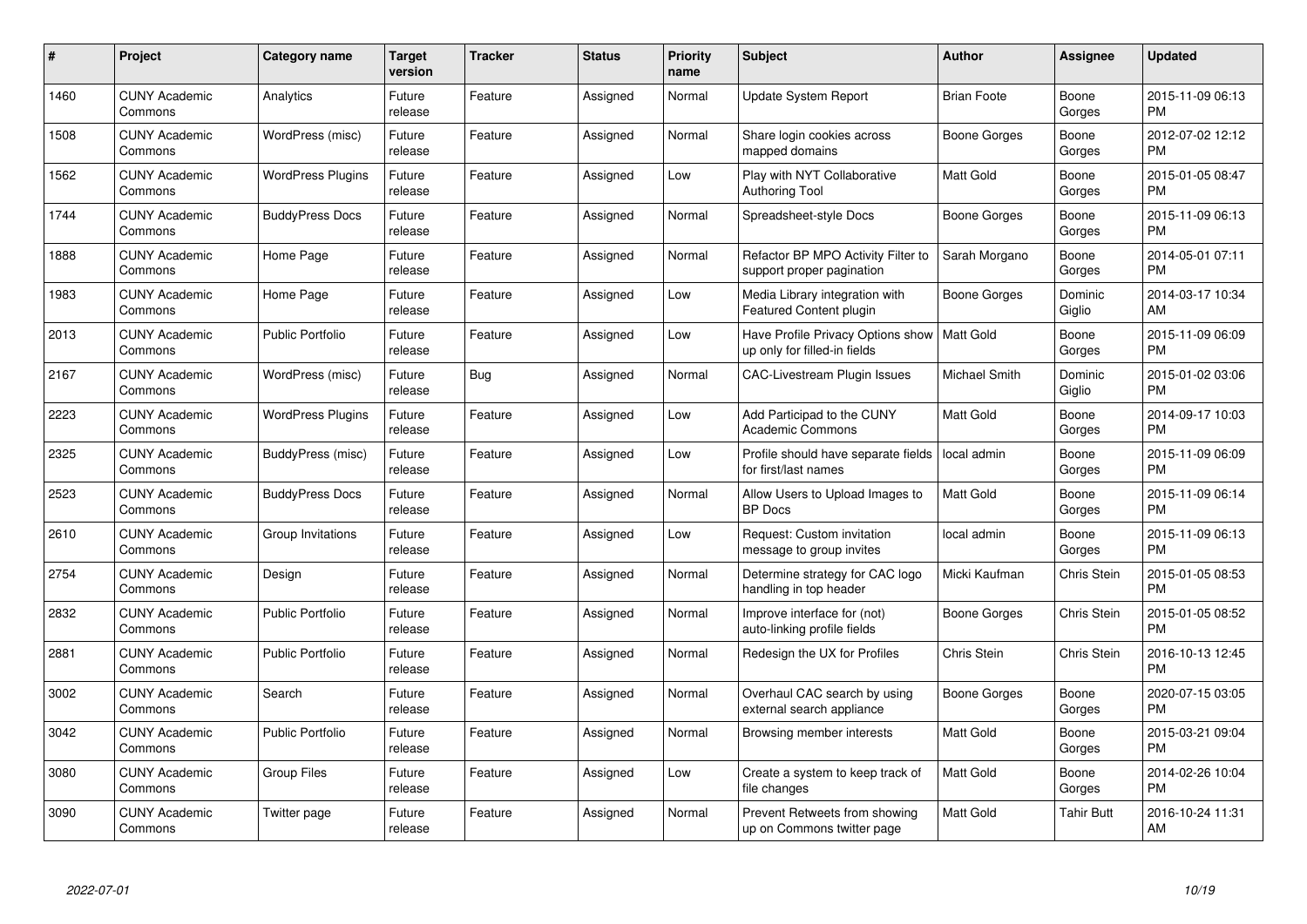| #    | Project                         | <b>Category name</b>    | <b>Target</b><br>version | <b>Tracker</b> | <b>Status</b> | <b>Priority</b><br>name | <b>Subject</b>                                                             | <b>Author</b>       | <b>Assignee</b>     | <b>Updated</b>                |
|------|---------------------------------|-------------------------|--------------------------|----------------|---------------|-------------------------|----------------------------------------------------------------------------|---------------------|---------------------|-------------------------------|
| 3192 | <b>CUNY Academic</b><br>Commons | Group Forums            | Future<br>release        | Feature        | Assigned      | Normal                  | Customizable forum views for<br>bbPress 2.x group forums                   | <b>Boone Gorges</b> | Raymond<br>Hoh      | 2015-11-09 12:47<br>PM.       |
| 3193 | <b>CUNY Academic</b><br>Commons | Group Forums            | Future<br>release        | Feature        | Assigned      | Normal                  | bbPress 2.x dynamic roles and<br><b>RBE</b>                                | <b>Boone Gorges</b> | Boone<br>Gorges     | 2014-09-30 01:30<br><b>PM</b> |
| 3220 | <b>CUNY Academic</b><br>Commons | <b>Public Portfolio</b> | Future<br>release        | Feature        | Assigned      | Normal                  | Add indent/outdent option to<br>Formatting Buttons on Profile<br>Page      | Matt Gold           | Boone<br>Gorges     | 2014-05-21 10:39<br><b>PM</b> |
| 3308 | <b>CUNY Academic</b><br>Commons | Group Invitations       | Future<br>release        | Feature        | Assigned      | Normal                  | Allow members to rescind group<br>invitations                              | Matt Gold           | Boone<br>Gorges     | 2015-04-01 08:53<br>PM.       |
| 3330 | <b>CUNY Academic</b><br>Commons | My Commons              | Future<br>release        | Feature        | Assigned      | Normal                  | 'Commons Information" tool                                                 | Boone Gorges        | Chris Stein         | 2014-09-22 08:46<br>PM.       |
| 3354 | <b>CUNY Academic</b><br>Commons | <b>Group Files</b>      | Future<br>release        | Feature        | Assigned      | Low                     | Allow Group Download of Multiple<br><b>Selected Files</b>                  | <b>Matt Gold</b>    | Chris Stein         | 2014-08-01 08:50<br>AM        |
| 3458 | <b>CUNY Academic</b><br>Commons | Groups (misc)           | Future<br>release        | Feature        | Assigned      | Normal                  | Filter Members of Group by<br>Campus                                       | Michael Smith       | Samantha<br>Raddatz | 2014-09-26 08:32<br><b>PM</b> |
| 3473 | <b>CUNY Academic</b><br>Commons | User Experience         | Future<br>release        | Feature        | Assigned      | Normal                  | Commons profile: Add help info<br>about "Positions" replacing "title"      | Keith Miyake        | Samantha<br>Raddatz | 2015-11-09 02:28<br><b>PM</b> |
| 3475 | <b>CUNY Academic</b><br>Commons | Events                  | Future<br>release        | Feature        | Assigned      | Normal                  | Request to add plugin to<br>streamline room<br>booking/appointment booking | Naomi Barrettara    | Boone<br>Gorges     | 2014-12-01 05:14<br>PM.       |
| 3492 | <b>CUNY Academic</b><br>Commons | <b>WordPress Themes</b> | Future<br>release        | Support        | Assigned      | Normal                  | Add CBOX theme to the<br>Commons                                           | scott voth          | Raymond<br>Hoh      | 2014-10-08 05:55<br>PM.       |
| 3517 | <b>CUNY Academic</b><br>Commons | My Commons              | Future<br>release        | Feature        | Assigned      | Normal                  | Mute/Unmute My Commons<br>updates                                          | <b>Matt Gold</b>    | Raymond<br>Hoh      | 2015-11-09 01:19<br><b>PM</b> |
| 3536 | <b>CUNY Academic</b><br>Commons | My Commons              | Future<br>release        | Feature        | Assigned      | Normal                  | Infinite Scroll on My Commons<br>page                                      | Matt Gold           | Raymond<br>Hoh      | 2015-04-13 04:42<br><b>PM</b> |
| 3577 | <b>CUNY Academic</b><br>Commons | My Commons              | Future<br>release        | Design/UX      | Assigned      | Normal                  | Replies to items in My Commons                                             | <b>Matt Gold</b>    | Raymond<br>Hoh      | 2015-04-09 05:19<br>PM.       |
| 3662 | <b>CUNY Academic</b><br>Commons | SEO                     | Future<br>release        | Feature        | Assigned      | Normal                  | Duplicate Content/SEO/Google<br>issues                                     | Matt Gold           | Raymond<br>Hoh      | 2015-04-13 04:37<br><b>PM</b> |
| 3759 | <b>CUNY Academic</b><br>Commons | WordPress (misc)        | Future<br>release        | Feature        | Assigned      | Normal                  | Review Interface for Adding Users<br>to Blogs                              | Matt Gold           | Boone<br>Gorges     | 2015-03-24 05:52<br><b>PM</b> |
| 3768 | <b>CUNY Academic</b><br>Commons | <b>Public Portfolio</b> | Future<br>release        | Feature        | Assigned      | Normal                  | Institutions/Past positions on<br>public portfolios                        | Matt Gold           | Boone<br>Gorges     | 2018-04-23 10:44<br>AM        |
| 3770 | <b>CUNY Academic</b><br>Commons | <b>Public Portfolio</b> | Future<br>release        | Feature        | Assigned      | Normal                  | Improve Layout/Formatting of<br>Positions Area on Public Portfolios        | Matt Gold           | Chris Stein         | 2015-04-01 09:17<br><b>PM</b> |
| 4053 | <b>CUNY Academic</b><br>Commons | Events                  | Future<br>release        | Feature        | Assigned      | Normal                  | Create new tab for past events                                             | Matt Gold           | Boone<br>Gorges     | 2015-05-12 02:10<br><b>PM</b> |
| 4221 | <b>CUNY Academic</b><br>Commons | Group Forums            | Future<br>release        | Design/UX      | Assigned      | Normal                  | Add 'Number of Posts' display<br>option to Forum page                      | Samantha Raddatz    | Samantha<br>Raddatz | 2015-06-26 02:21<br><b>PM</b> |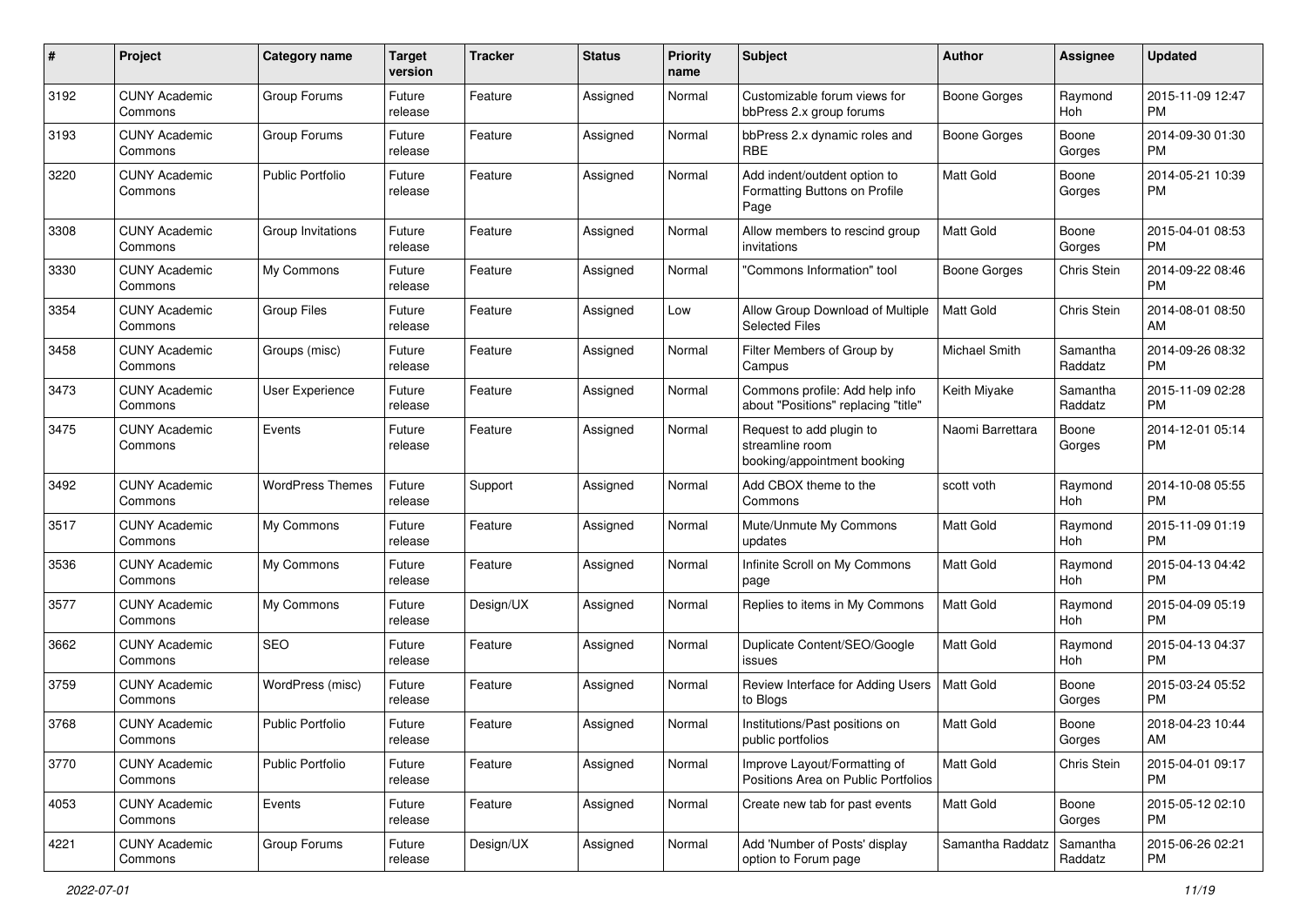| #    | Project                         | <b>Category name</b>      | <b>Target</b><br>version | <b>Tracker</b> | <b>Status</b> | <b>Priority</b><br>name | <b>Subject</b>                                                      | <b>Author</b>           | <b>Assignee</b>     | <b>Updated</b>                |
|------|---------------------------------|---------------------------|--------------------------|----------------|---------------|-------------------------|---------------------------------------------------------------------|-------------------------|---------------------|-------------------------------|
| 4238 | <b>CUNY Academic</b><br>Commons | Events                    | Future<br>release        | Feature        | Assigned      | Normal                  | Copy Events to Other Groups?                                        | <b>Matt Gold</b>        | Boone<br>Gorges     | 2015-07-02 10:08<br>AM        |
| 4388 | <b>CUNY Academic</b><br>Commons | WordPress (misc)          | Future<br>release        | Bug            | Assigned      | Normal                  | Repeated request for<br>authentication.                             | Alice.Lynn<br>McMichael | Raymond<br>Hoh      | 2015-08-11 07:35<br><b>PM</b> |
| 4404 | <b>CUNY Academic</b><br>Commons | <b>Public Portfolio</b>   | Future<br>release        | Design/UX      | Assigned      | Normal                  | Change color of permissions info<br>on portfolio editing interface  | <b>Matt Gold</b>        | Samantha<br>Raddatz | 2015-08-11 05:28<br><b>PM</b> |
| 4438 | <b>CUNY Academic</b><br>Commons | Events                    | Future<br>release        | Bug            | Assigned      | Normal                  | Events Calendar - Export<br><b>Recurring Events</b>                 | scott voth              | Daniel Jones        | 2016-05-23 04:25<br><b>PM</b> |
| 4661 | <b>CUNY Academic</b><br>Commons | User Experience           | Future<br>release        | <b>Bug</b>     | Assigned      | Normal                  | Simplify Events text                                                | <b>Matt Gold</b>        | Samantha<br>Raddatz | 2015-10-02 09:06<br><b>PM</b> |
| 4903 | <b>CUNY Academic</b><br>Commons | Events                    | Future<br>release        | Design/UX      | Assigned      | Normal                  | Improving visual appearance of<br>event calendars                   | <b>Matt Gold</b>        | Boone<br>Gorges     | 2016-10-13 11:51<br>AM        |
| 4980 | <b>CUNY Academic</b><br>Commons | Home Page                 | Future<br>release        | Feature        | Assigned      | Normal                  | CAC Featured Content -- Adding<br>Randomization                     | <b>Matt Gold</b>        | Boone<br>Gorges     | 2016-12-12 03:01<br><b>PM</b> |
| 5016 | <b>CUNY Academic</b><br>Commons | Events                    | Future<br>release        | Feature        | Assigned      | Low                     | Allow comments to be posted on<br>events                            | <b>Matt Gold</b>        | Raymond<br>Hoh      | 2019-03-01 02:23<br><b>PM</b> |
| 5225 | <b>CUNY Academic</b><br>Commons | Registration              | Future<br>release        | Feature        | Assigned      | Normal                  | On-boarding Issues                                                  | Luke Waltzer            | Samantha<br>Raddatz | 2016-02-12 02:58<br><b>PM</b> |
| 5234 | <b>CUNY Academic</b><br>Commons | Membership                | Future<br>release        | Feature        | Assigned      | Normal                  | Write Unconfirmed patch for WP                                      | Boone Gorges            | Boone<br>Gorges     | 2016-10-24 11:18<br>AM        |
| 5268 | <b>CUNY Academic</b><br>Commons | Group Forums              | Future<br>release        | Bug            | Assigned      | Normal                  | Long-time to post to multiple<br>groups                             | Luke Waltzer            | Daniel Jones        | 2016-09-07 06:31<br><b>PM</b> |
| 5316 | <b>CUNY Academic</b><br>Commons | <b>User Experience</b>    | Future<br>release        | Feature        | Assigned      | Normal                  | Prompt user email address<br>updates                                | <b>Matt Gold</b>        | Stephen Real        | 2016-12-21 03:30<br><b>PM</b> |
| 5581 | <b>CUNY Academic</b><br>Commons | Analytics                 | Future<br>release        | Feature        | Assigned      | Normal                  | Explore alternatives to Google<br>Analytics                         | <b>Matt Gold</b>        | Valerie<br>Townsend | 2020-04-17 03:12<br><b>PM</b> |
| 5691 | <b>CUNY Academic</b><br>Commons | <b>Blogs (BuddyPress)</b> | Future<br>release        | Bug            | Assigned      | High                    | Differing numbers on Sites display                                  | Matt Gold               | Raymond<br>Hoh      | 2016-06-13 01:37<br><b>PM</b> |
| 5696 | <b>CUNY Academic</b><br>Commons | Events                    | Future<br>release        | Feature        | Assigned      | Normal                  | Events Calendar - display options<br>/ calendar aggregation         | <b>Matt Gold</b>        | Boone<br>Gorges     | 2016-10-13 11:44<br>AM        |
| 5827 | <b>CUNY Academic</b><br>Commons | <b>Public Portfolio</b>   | Future<br>release        | Bug            | Assigned      | Normal                  | Academic Interests square bracket   scott voth<br>links not working |                         | Chris Stein         | 2016-08-11 11:59<br><b>PM</b> |
| 5955 | <b>CUNY Academic</b><br>Commons | Outreach                  | Future<br>release        | Feature        | Assigned      | Normal                  | Create auto-newsletter for<br>commons members                       | <b>Matt Gold</b>        | Luke Waltzer        | 2016-08-30 10:34<br>AM        |
| 6392 | <b>CUNY Academic</b><br>Commons | Group Forums              | Future<br>release        | Design/UX      | Assigned      | Low                     | Composition/Preview Panes in<br>Forum Posts                         | Luke Waltzer            | Paige Dupont        | 2016-10-21 04:26<br><b>PM</b> |
| 6426 | <b>CUNY Academic</b><br>Commons | Spam/Spam<br>Prevention   | Future<br>release        | Feature        | Assigned      | Normal                  | Force captcha on all comments?                                      | <b>Matt Gold</b>        | Tahir Butt          | 2016-10-24 02:06<br><b>PM</b> |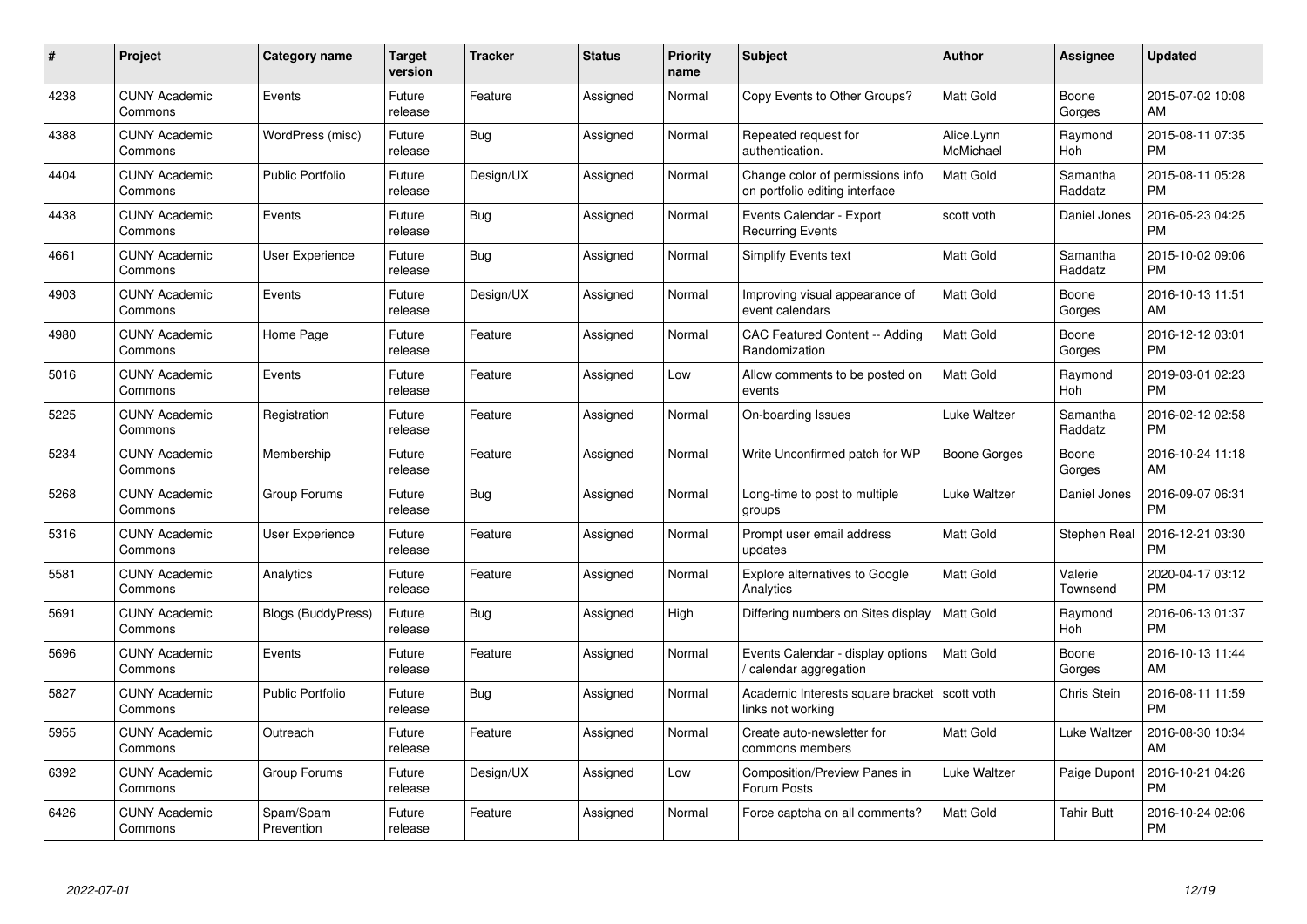| $\pmb{\#}$ | Project                         | <b>Category name</b>           | <b>Target</b><br>version | <b>Tracker</b> | <b>Status</b> | Priority<br>name | <b>Subject</b>                                                                             | <b>Author</b>     | Assignee            | <b>Updated</b>                |
|------------|---------------------------------|--------------------------------|--------------------------|----------------|---------------|------------------|--------------------------------------------------------------------------------------------|-------------------|---------------------|-------------------------------|
| 8078       | <b>CUNY Academic</b><br>Commons | <b>WordPress Plugins</b>       | Future<br>release        | System Upgrade | Assigned      | Normal           | <b>CommentPress Updates</b>                                                                | Margaret Galvan   | Christian<br>Wach   | 2017-05-08 03:49<br><b>PM</b> |
| 8836       | <b>CUNY Academic</b><br>Commons | <b>Blogs (BuddyPress)</b>      | Future<br>release        | Feature        | Assigned      | Normal           | Redesign site launch process                                                               | Matt Gold         | Boone<br>Gorges     | 2019-10-03 02:49<br><b>PM</b> |
| 8900       | <b>CUNY Academic</b><br>Commons | Accessibility                  | Future<br>release        | Feature        | Assigned      | Normal           | Look into tools to enforce<br>accessibility in WP environment                              | Matt Gold         | Boone<br>Gorges     | 2022-04-26 11:59<br>AM        |
| 8901       | <b>CUNY Academic</b><br>Commons | Accessibility                  | Future<br>release        | Feature        | Assigned      | Normal           | Theme analysis for accessibility                                                           | Matt Gold         | Boone<br>Gorges     | 2022-04-26 11:59<br>AM        |
| 9028       | <b>CUNY Academic</b><br>Commons | Onboarding                     | Future<br>release        | Feature        | Assigned      | Normal           | suggest groups to new members<br>during the registration process                           | Matt Gold         | Chris Stein         | 2018-10-24 12:34<br><b>PM</b> |
| 9835       | <b>CUNY Academic</b><br>Commons | Group Forums                   | Future<br>release        | Bug            | Assigned      | Normal           | add a "like" function?                                                                     | Marilyn Weber     | <b>Erik Trainer</b> | 2018-06-05 01:49<br><b>PM</b> |
| 9895       | <b>CUNY Academic</b><br>Commons | Onboarding                     | Future<br>release        | Feature        | Assigned      | Normal           | Add "Accept Invitation"<br>link/button/function to Group<br>and/or Site invitation emails? | Luke Waltzer      | Boone<br>Gorges     | 2018-06-07 12:42<br><b>PM</b> |
| 10368      | <b>CUNY Academic</b><br>Commons |                                | Future<br>release        | Feature        | Assigned      | Normal           | Use ORCID data to populate<br>academic profile page                                        | Stephen Francoeur | Boone<br>Gorges     | 2018-09-25 01:53<br><b>PM</b> |
| 10659      | <b>CUNY Academic</b><br>Commons | Group Forums                   | Future<br>release        | Feature        | Assigned      | Normal           | Post to multiple groups via email                                                          | Matt Gold         | Raymond<br>Hoh      | 2018-11-15 12:54<br>AM        |
| 15604      | <b>CUNY Academic</b><br>Commons | <b>Email Notifications</b>     | Future<br>release        | Feature        | Assigned      | Normal           | Restructure Commons Group<br>Digest Email Messages                                         | Matt Gold         | Boone<br>Gorges     | 2022-05-26 10:45<br>AM        |
| 636        | <b>CUNY Academic</b><br>Commons | WordPress (misc)               | Not tracked              | Support        | Assigned      | Normal           | Create Lynda.com-like Table of<br>Contents for Prospective Tutorial<br>Screencasts         | Matt Gold         | scott voth          | 2016-02-23 03:12<br><b>PM</b> |
| 2175       | <b>CUNY Academic</b><br>Commons | WordPress (misc)               | Not tracked              | Support        | Assigned      | Normal           | Subscibe 2 vs. Jetpack<br>subscription options                                             | local admin       | Matt Gold           | 2016-01-26 04:58<br><b>PM</b> |
| 2612       | <b>CUNY Academic</b><br>Commons |                                | Not tracked              | Publicity      | Assigned      | Normal           | Pinterest site for the Commons                                                             | local admin       | Sarah<br>Morgano    | 2016-03-04 11:19<br>AM        |
| 2666       | <b>CUNY Academic</b><br>Commons | About page                     | Not tracked              | Documentation  | Assigned      | Normal           | <b>Update About Text</b>                                                                   | Chris Stein       | Luke Waltzer        | 2016-03-04 11:19<br>AM        |
| 3230       | <b>CUNY Academic</b><br>Commons | Internal Tools and<br>Workflow | Not tracked              | Feature        | Assigned      | High             | Scripts for quicker<br>provisioning/updating of<br>development environments                | Boone Gorges      | Boone<br>Gorges     | 2016-01-26 04:54<br><b>PM</b> |
| 3524       | <b>CUNY Academic</b><br>Commons | Documentation                  | Not tracked              | Documentation  | Assigned      | Normal           | Post describing all you can do<br>when starting up a new blog/group                        | Matt Gold         | scott voth          | 2014-10-04 12:56<br><b>PM</b> |
| 4027       | <b>CUNY Academic</b><br>Commons | Commons In A Box               | Not tracked              | Design/UX      | Assigned      | Normal           | Usability review of CBOX update<br>procedures                                              | <b>Matt Gold</b>  | Samantha<br>Raddatz | 2015-05-11 06:36<br><b>PM</b> |
| 4070       | <b>CUNY Academic</b><br>Commons | Analytics                      | Not tracked              | Support        | Assigned      | Normal           | Request for JITP site analytics                                                            | Matt Gold         | Seth Persons        | 2016-02-23 03:09<br><b>PM</b> |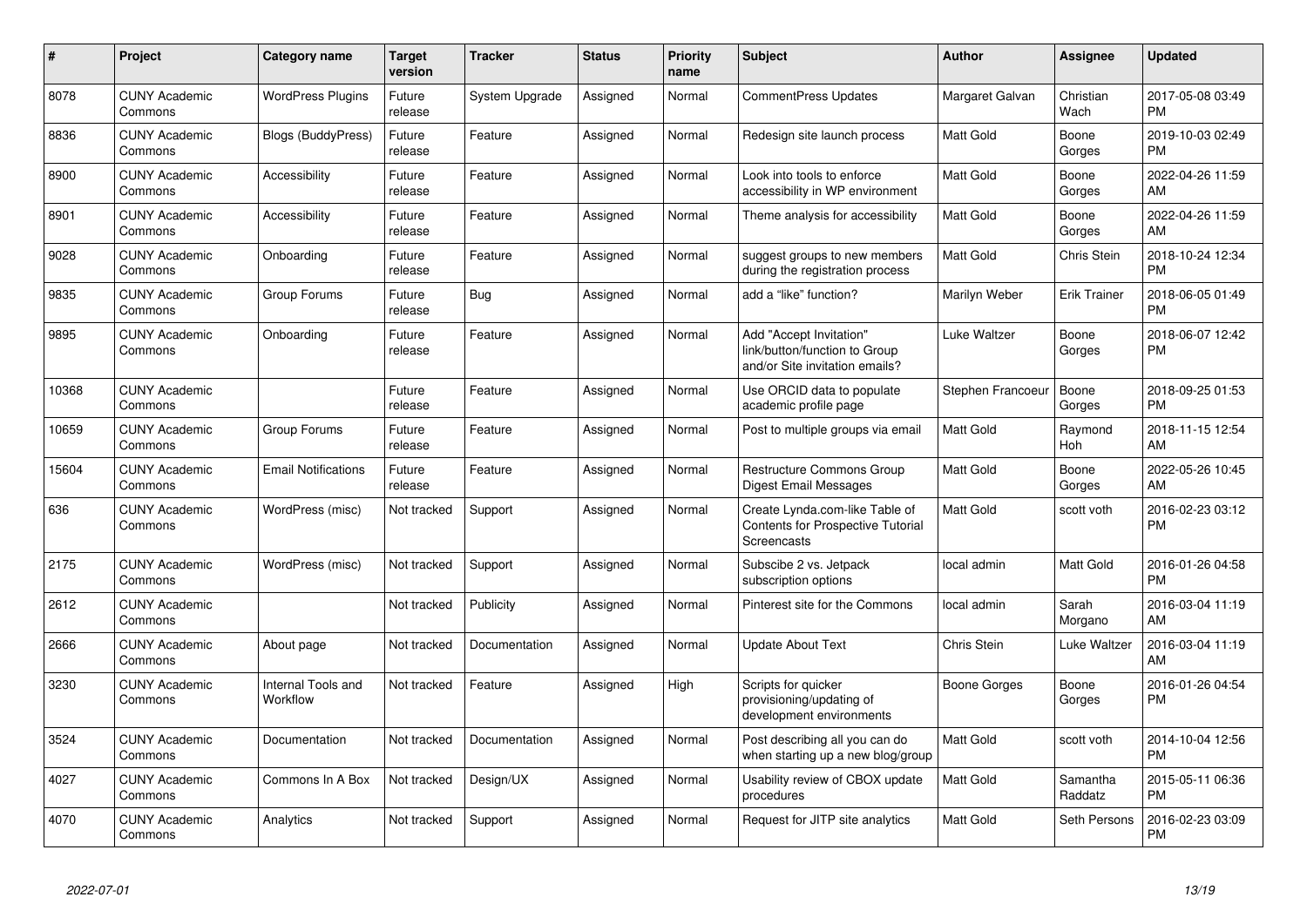| $\#$  | Project                         | <b>Category name</b> | <b>Target</b><br>version | <b>Tracker</b> | <b>Status</b> | <b>Priority</b><br>name | <b>Subject</b>                                                                        | <b>Author</b>       | <b>Assignee</b>       | <b>Updated</b>                |
|-------|---------------------------------|----------------------|--------------------------|----------------|---------------|-------------------------|---------------------------------------------------------------------------------------|---------------------|-----------------------|-------------------------------|
| 4235  | <b>CUNY Academic</b><br>Commons |                      | Not tracked              | Design/UX      | Assigned      | Normal                  | Explore user experience around<br>comments on forum topics vs docs                    | <b>Matt Gold</b>    | Samantha<br>Raddatz   | 2015-07-21 10:23<br>AM        |
| 4986  | <b>CUNY Academic</b><br>Commons | ZenDesk              | Not tracked              | Support        | Assigned      | Normal                  | Prepare documentation for<br>Zendesk re web widget                                    | Matt Gold           | Samantha<br>Raddatz   | 2016-02-25 03:09<br><b>PM</b> |
| 6115  | <b>CUNY Academic</b><br>Commons | Publicity            | Not tracked              | Feature        | Assigned      | Normal                  | create digital signage for GC                                                         | <b>Matt Gold</b>    | scott voth            | 2016-10-11 10:09<br><b>PM</b> |
| 6298  | <b>CUNY Academic</b><br>Commons | User Experience      | Not tracked              | Design/UX      | Assigned      | Normal                  | Examine data from survey                                                              | <b>Matt Gold</b>    | Margaret<br>Galvan    | 2016-10-14 12:16<br><b>PM</b> |
| 6671  | <b>CUNY Academic</b><br>Commons | Reply By Email       | Not tracked              | Bug            | Assigned      | Normal                  | "Post too often" RBE error<br>message                                                 | <b>Matt Gold</b>    | Raymond<br>Hoh        | 2016-11-11 09:55<br>AM        |
| 6995  | <b>CUNY Academic</b><br>Commons | Home Page            | Not tracked              | Bug            | Assigned      | Normal                  | member filter on homepage not<br>working                                              | Matt Gold           | Raymond<br><b>Hoh</b> | 2016-12-11 09:46<br><b>PM</b> |
| 7828  | <b>CUNY Academic</b><br>Commons |                      | Not tracked              | Feature        | Assigned      | Normal                  | Theme Assessment 2017                                                                 | Margaret Galvan     | Margaret<br>Galvan    | 2017-05-02 10:41<br><b>PM</b> |
| 8666  | <b>CUNY Academic</b><br>Commons | Teaching             | Not tracked              | Documentation  | Assigned      | Normal                  | Create Teaching on the Commons<br>Resource Page                                       | <b>Matt Gold</b>    | Laurie Hurson         | 2019-09-23 03:16<br>PM        |
| 8837  | <b>CUNY Academic</b><br>Commons |                      | Not tracked              | Feature        | Assigned      | Normal                  | Create a form to request info from<br>people requesting premium<br>themes and plugins | <b>Matt Gold</b>    | Marilyn<br>Weber      | 2017-11-14 03:35<br><b>PM</b> |
| 8898  | <b>CUNY Academic</b><br>Commons | Social Paper         | Not tracked              | Feature        | Assigned      | Normal                  | Usage data on docs and social<br>paper                                                | <b>Matt Gold</b>    | Matt Gold             | 2017-11-16 11:32<br>AM        |
| 8902  | <b>CUNY Academic</b><br>Commons | Design               | Not tracked              | Feature        | Assigned      | Normal                  | Report back on research on<br><b>BuddyPress themes</b>                                | Matt Gold           | Michael Smith         | 2017-11-10 12:31<br>PM        |
| 8976  | <b>CUNY Academic</b><br>Commons | Reply By Email       | Not tracked              | Feature        | Assigned      | Normal                  | Package RBE new topics posting?                                                       | Matt Gold           | Raymond<br><b>Hoh</b> | 2017-12-04 02:34<br><b>PM</b> |
| 9015  | <b>CUNY Academic</b><br>Commons | Groups (misc)        | Not tracked              | Outreach       | Assigned      | Normal                  | Email group admins the email<br>addresses of their groups                             | Matt Gold           | Matt Gold             | 2018-01-02 09:54<br>AM        |
| 9941  | <b>CUNY Academic</b><br>Commons | Wiki                 | Not tracked              | Support        | Assigned      | Normal                  | Wiki functionality                                                                    | <b>Matt Gold</b>    | Boone<br>Gorges       | 2018-06-26 10:57<br>AM        |
| 11517 | <b>CUNY Academic</b><br>Commons |                      | Not tracked              | Feature        | Assigned      | Normal                  | wp-accessibility plugin should not<br>strip 'target="_blank" by default               | <b>Boone Gorges</b> | Laurie Hurson         | 2019-09-24 09:57<br>AM        |
| 11519 | <b>CUNY Academic</b><br>Commons |                      | Not tracked              | Support        | Assigned      | Normal                  | comment option not appearing                                                          | Marilyn Weber       |                       | 2019-09-24 10:28<br>AM        |
| 12436 | <b>CUNY Academic</b><br>Commons |                      | Not tracked              | Bug            | Assigned      | Normal                  | Nightly system downtime                                                               | Boone Gorges        |                       | 2020-08-01 09:30<br>AM        |
| 2571  | <b>NYCDH Community</b><br>Site  |                      |                          | Feature        | Assigned      | Normal                  | Add Google custom search box to<br>homepage                                           | <b>Mark Newton</b>  | Raymond<br><b>Hoh</b> | 2013-05-18 07:49<br><b>PM</b> |
| 2574  | <b>NYCDH Community</b><br>Site  |                      |                          | Feature        | Assigned      | Normal                  | Add Way to Upload Files to<br>Groups                                                  | Mark Newton         | Raymond<br>Hoh        | 2013-05-18 07:46<br><b>PM</b> |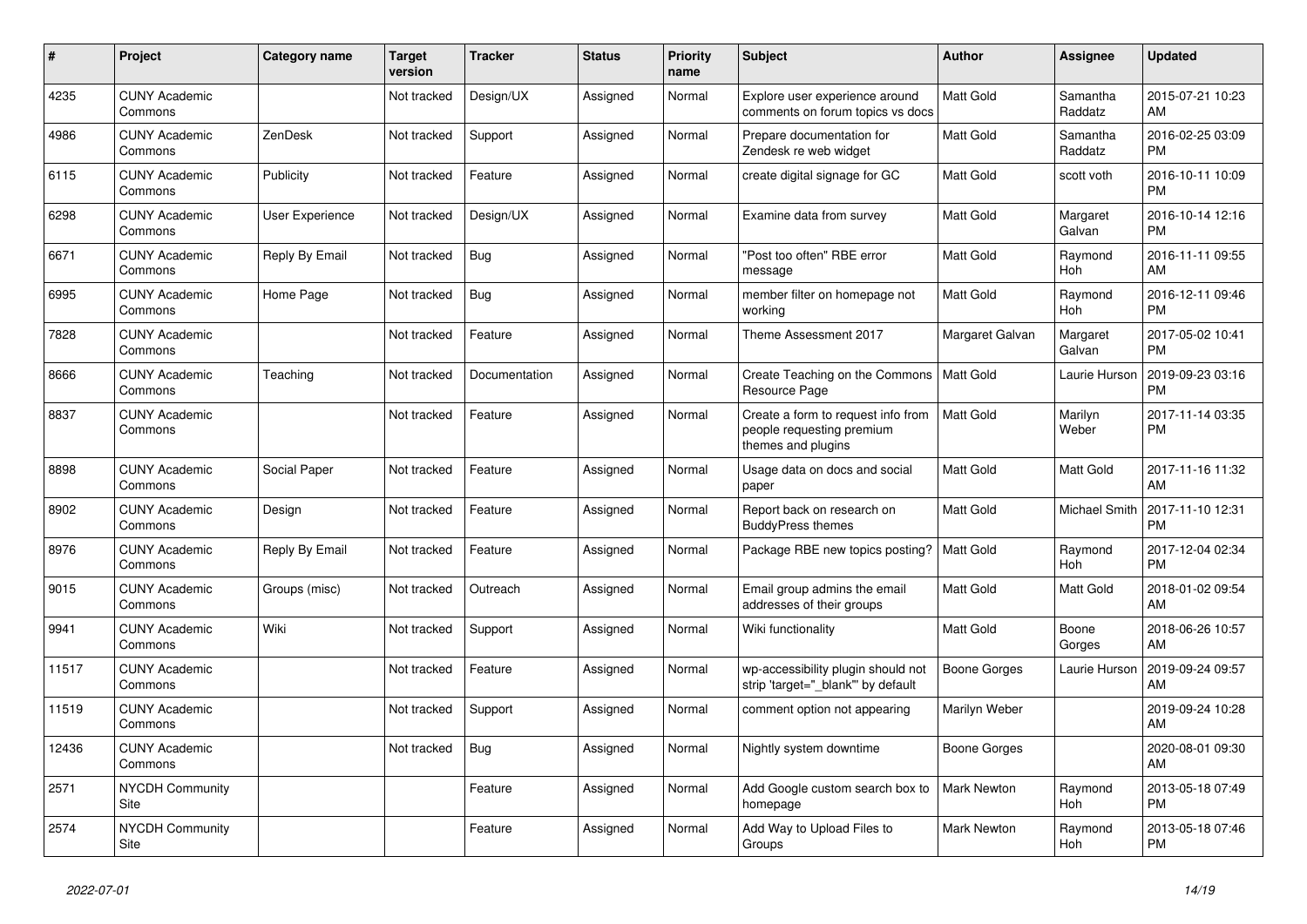| #     | Project                         | <b>Category name</b>     | <b>Target</b><br>version | <b>Tracker</b> | <b>Status</b>        | <b>Priority</b><br>name | <b>Subject</b>                                                     | <b>Author</b>      | <b>Assignee</b> | <b>Updated</b>                |
|-------|---------------------------------|--------------------------|--------------------------|----------------|----------------------|-------------------------|--------------------------------------------------------------------|--------------------|-----------------|-------------------------------|
| 2577  | <b>NYCDH Community</b><br>Site  |                          |                          | Feature        | Assigned             | Low                     | Investigate Potential to Add Links<br>to the Forum                 | <b>Mark Newton</b> | Alex Gil        | 2013-05-16 09:40<br><b>PM</b> |
| 2618  | <b>NYCDH Community</b><br>Site  |                          |                          | <b>Bug</b>     | Assigned             | Low                     | Mark blogs as spam when created<br>by users marked as spam         | Matt Gold          | Boone<br>Gorges | 2013-06-09 11:38<br><b>PM</b> |
| 8992  | <b>NYCDH Community</b><br>Site  |                          |                          | Bug            | Assigned             | Normal                  | Multiple RBE error reports                                         | Matt Gold          | Raymond<br>Hoh  | 2017-12-11 05:43<br><b>PM</b> |
| 3939  | <b>CUNY Academic</b><br>Commons | <b>WordPress Plugins</b> | Future<br>release        | Bug            | Hold                 | Normal                  | Activity stream support for<br>Co-Authors Plus plugin              | Raymond Hoh        | Raymond<br>Hoh  | 2015-11-09 06:13<br><b>PM</b> |
| 8756  | <b>CUNY Academic</b><br>Commons | Group Blogs              | Future<br>release        | Feature        | Hold                 | Normal                  | Connect multiple blogs to one<br>group?                            | <b>Matt Gold</b>   | Boone<br>Gorges | 2017-09-30 10:42<br>AM        |
| 14113 | <b>CUNY Academic</b><br>Commons | WordPress (misc)         | Future<br>release        | <b>Bug</b>     | Hold                 | Normal                  | Block Editor Not Working on this<br>page - Json error              | scott voth         | Boone<br>Gorges | 2021-03-05 11:01<br>AM        |
| 16092 | <b>CUNY Academic</b><br>Commons |                          | Future<br>release        | Feature        | Hold                 | Normal                  | Don't show main site in Site<br>search results                     | Boone Gorges       | Boone<br>Gorges | 2022-05-17 03:12<br><b>PM</b> |
| 3369  | <b>CUNY Academic</b><br>Commons | Reply By Email           | Not tracked              | Outreach       | Hold                 | Normal                  | Release reply by email to WP<br>plugin directory                   | <b>Matt Gold</b>   | Raymond<br>Hoh  | 2016-03-01 12:46<br><b>PM</b> |
| 8991  | <b>CUNY Academic</b><br>Commons | Reply By Email           | Not tracked              | <b>Bug</b>     | Hold                 | Normal                  | RBE duplicate email message<br>issue                               | <b>Matt Gold</b>   | Raymond<br>Hoh  | 2018-02-18 08:53<br><b>PM</b> |
| 9060  | <b>CUNY Academic</b><br>Commons | Commons In A Box         | Not tracked              | Bug            | Hold                 | Normal                  | Problems with CBox image library<br>/ upload                       | Lisa Rhody         | Raymond<br>Hoh  | 2018-01-10 03:26<br><b>PM</b> |
| 11848 | <b>CUNY Academic</b><br>Commons |                          | Not tracked              | Support        | Hold                 | Normal                  | a Dean of Faculty wants to share<br>a large file                   | Marilyn Weber      |                 | 2019-09-24 08:44<br>AM        |
| 13912 | <b>CUNY Academic</b><br>Commons |                          | Not tracked              | Feature        | Hold                 | Low                     | posting "missed schedule"                                          | Marilyn Weber      |                 | 2021-02-23 10:46<br>AM        |
| 2576  | <b>NYCDH Community</b><br>Site  |                          |                          | Bug            | Hold                 | Low                     | Test Next Button in Javascript<br><b>Tutorial Under Activities</b> | <b>Mark Newton</b> | Alex Gil        | 2013-05-18 02:55<br><b>PM</b> |
| 12121 | <b>CUNY Academic</b><br>Commons | <b>WordPress Plugins</b> | 2.0.3                    | Feature        | Reporter<br>Feedback | Normal                  | Embedding H5P Iframes on<br><b>Commons Site</b>                    | Laurie Hurson      | Boone<br>Gorges | 2022-06-29 11:32<br>AM        |
| 15169 | <b>CUNY Academic</b><br>Commons |                          | 2.0.3                    | Support        | Reporter<br>Feedback | Normal                  | new Prelude website zipfiles for<br>custom theme and other files.  | Marilyn Weber      |                 | 2022-06-29 11:32<br>AM        |
| 15613 | <b>CUNY Academic</b><br>Commons |                          | 2.0.3                    | Feature        | Reporter<br>Feedback | Normal                  | Adding "Passster" plugin                                           | Laurie Hurson      |                 | 2022-06-29 11:32<br>AM        |
| 15655 | <b>CUNY Academic</b><br>Commons |                          | 2.0.3                    | Support        | Reporter<br>Feedback | Normal                  | Event Aggregator plugin?                                           | Marilyn Weber      |                 | 2022-06-29 11:32<br>AM        |
| 14784 | <b>CUNY Academic</b><br>Commons |                          |                          | Support        | Reporter<br>Feedback | Normal                  | User report of logo problem when<br>using Customizer theme         | Marilyn Weber      |                 | 2021-09-17 10:25<br>AM        |
| 15260 | <b>CUNY Academic</b><br>Commons |                          |                          | Support        | Reporter<br>Feedback | Normal                  | Diacritical markings   European<br><b>Stages</b>                   | Marilyn Weber      |                 | 2022-02-04 08:16<br>AM        |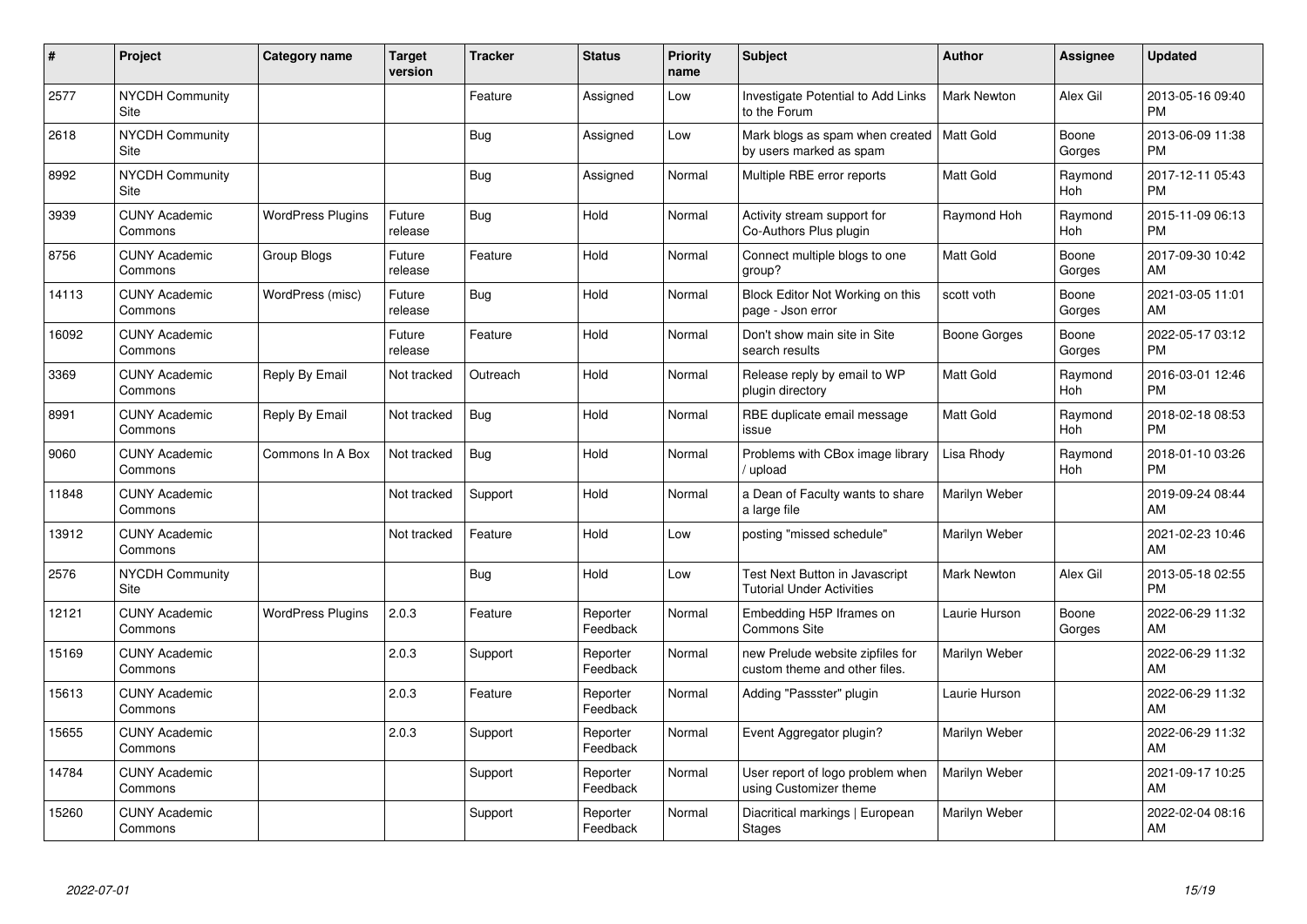| #     | Project                         | Category name            | <b>Target</b><br>version | <b>Tracker</b> | <b>Status</b>        | Priority<br>name | <b>Subject</b>                                                                                  | <b>Author</b>           | Assignee            | <b>Updated</b>                |
|-------|---------------------------------|--------------------------|--------------------------|----------------|----------------------|------------------|-------------------------------------------------------------------------------------------------|-------------------------|---------------------|-------------------------------|
| 15370 | <b>CUNY Academic</b><br>Commons |                          |                          | Support        | Reporter<br>Feedback | Normal           | All-in-One Event Calendar?                                                                      | Marilyn Weber           |                     | 2022-02-17 11:03<br>AM.       |
| 15516 | <b>CUNY Academic</b><br>Commons | <b>WordPress Plugins</b> |                          | Bug            | Reporter<br>Feedback | Normal           | Can't publish or save draft of post<br>on wordpress.com                                         | Raffi<br>Khatchadourian | Raymond<br>Hoh      | 2022-03-02 05:52<br><b>PM</b> |
| 16099 | <b>CUNY Academic</b><br>Commons |                          |                          | Support        | Reporter<br>Feedback | Normal           | request for Newsletter Glue                                                                     | Marilyn Weber           |                     | 2022-05-13 12:14<br><b>PM</b> |
| 16110 | <b>CUNY Academic</b><br>Commons |                          |                          | Support        | Reporter<br>Feedback | Normal           | remove Creative Commons<br>license from pages?                                                  | Marilyn Weber           | Raymond<br>Hoh      | 2022-05-17 06:11<br><b>PM</b> |
| 16245 | <b>CUNY Academic</b><br>Commons | WordPress (misc)         |                          | Bug            | Reporter<br>Feedback | Normal           | Save Button missing on<br>WordPress Profile page                                                | scott voth              | Raymond<br>Hoh      | 2022-06-16 03:09<br><b>PM</b> |
| 16290 | <b>CUNY Academic</b><br>Commons |                          |                          | Feature        | Reporter<br>Feedback | Normal           | Add Table Of Contents Block<br>plug-in                                                          | Raffi<br>Khatchadourian |                     | 2022-06-24 10:26<br>AM        |
| 1456  | <b>CUNY Academic</b><br>Commons | Group Invitations        | Future<br>release        | Feature        | Reporter<br>Feedback | Low              | Invite to Group Button from Profile<br>Field                                                    | Matt Gold               | Samantha<br>Raddatz | 2015-11-09 05:59<br><b>PM</b> |
| 1544  | <b>CUNY Academic</b><br>Commons | Groups (misc)            | Future<br>release        | Feature        | Reporter<br>Feedback | Normal           | Group Filtering and Sorting                                                                     | <b>Matt Gold</b>        | Chris Stein         | 2019-03-01 02:25<br><b>PM</b> |
| 5826  | <b>CUNY Academic</b><br>Commons | <b>WordPress Plugins</b> | Future<br>release        | Support        | Reporter<br>Feedback | Normal           | <b>Remove Subscription Options</b><br>plugin from directory                                     | Sarah Morgano           | Sarah<br>Morgano    | 2016-10-21 04:14<br><b>PM</b> |
| 6014  | <b>CUNY Academic</b><br>Commons | Publicity                | Future<br>release        | Publicity      | Reporter<br>Feedback | Normal           | Google search listing                                                                           | Matt Gold               | Boone<br>Gorges     | 2016-09-21 03:48<br><b>PM</b> |
| 6356  | <b>CUNY Academic</b><br>Commons | <b>WordPress Plugins</b> | Future<br>release        | Bug            | Reporter<br>Feedback | Low              | Should Subscribe2 be<br>deprecated?                                                             | Luke Waltzer            |                     | 2017-03-20 12:20<br><b>PM</b> |
| 7115  | <b>CUNY Academic</b><br>Commons | Groups (misc)            | Future<br>release        | Feature        | Reporter<br>Feedback | Normal           | make licensing info clear during<br>group creation                                              | Matt Gold               | Raymond<br>Hoh      | 2020-12-08 11:32<br><b>AM</b> |
| 8675  | <b>CUNY Academic</b><br>Commons | User Onboarding          | Future<br>release        | Bug            | Reporter<br>Feedback | Low              | Add new User search screen calls<br>for the input of email address but<br>doesn't work with one | Paul Hebert             | Boone<br>Gorges     | 2017-10-11 11:17<br>AM        |
| 9207  | <b>CUNY Academic</b><br>Commons |                          | Future<br>release        | Support        | Reporter<br>Feedback | Normal           | display dashboards made in<br>Tableau?                                                          | Marilyn Weber           | Boone<br>Gorges     | 2018-04-10 10:42<br><b>AM</b> |
| 9211  | <b>CUNY Academic</b><br>Commons | <b>WordPress Plugins</b> | Future<br>release        | Support        | Reporter<br>Feedback | Normal           | Auto-Role Setting in Forum Plugin<br><b>Causing Some Confusion</b>                              | Luke Waltzer            | Boone<br>Gorges     | 2018-03-13 11:44<br>AM.       |
| 9289  | <b>CUNY Academic</b><br>Commons | <b>WordPress Plugins</b> | Future<br>release        | Bug            | Reporter<br>Feedback | Normal           | Email Users Plugin                                                                              | Laurie Hurson           | Boone<br>Gorges     | 2018-10-24 12:34<br><b>PM</b> |
| 9947  | <b>CUNY Academic</b><br>Commons | <b>WordPress Plugins</b> | Future<br>release        | Feature        | Reporter<br>Feedback | Normal           | Install H5P quiz plugin                                                                         | Matt Gold               | Boone<br>Gorges     | 2018-09-11 11:01<br><b>AM</b> |
| 11131 | <b>CUNY Academic</b><br>Commons |                          | Future<br>release        | Feature        | Reporter<br>Feedback | Normal           | Image Annotation Plugins                                                                        | Laurie Hurson           |                     | 2019-02-26 11:33<br>AM        |
| 11788 | <b>CUNY Academic</b><br>Commons | <b>WordPress Plugins</b> | Future<br>release        | Support        | Reporter<br>Feedback | Normal           | Plugin Request - Browse Aloud                                                                   | scott voth              |                     | 2019-09-24 08:42<br>AM        |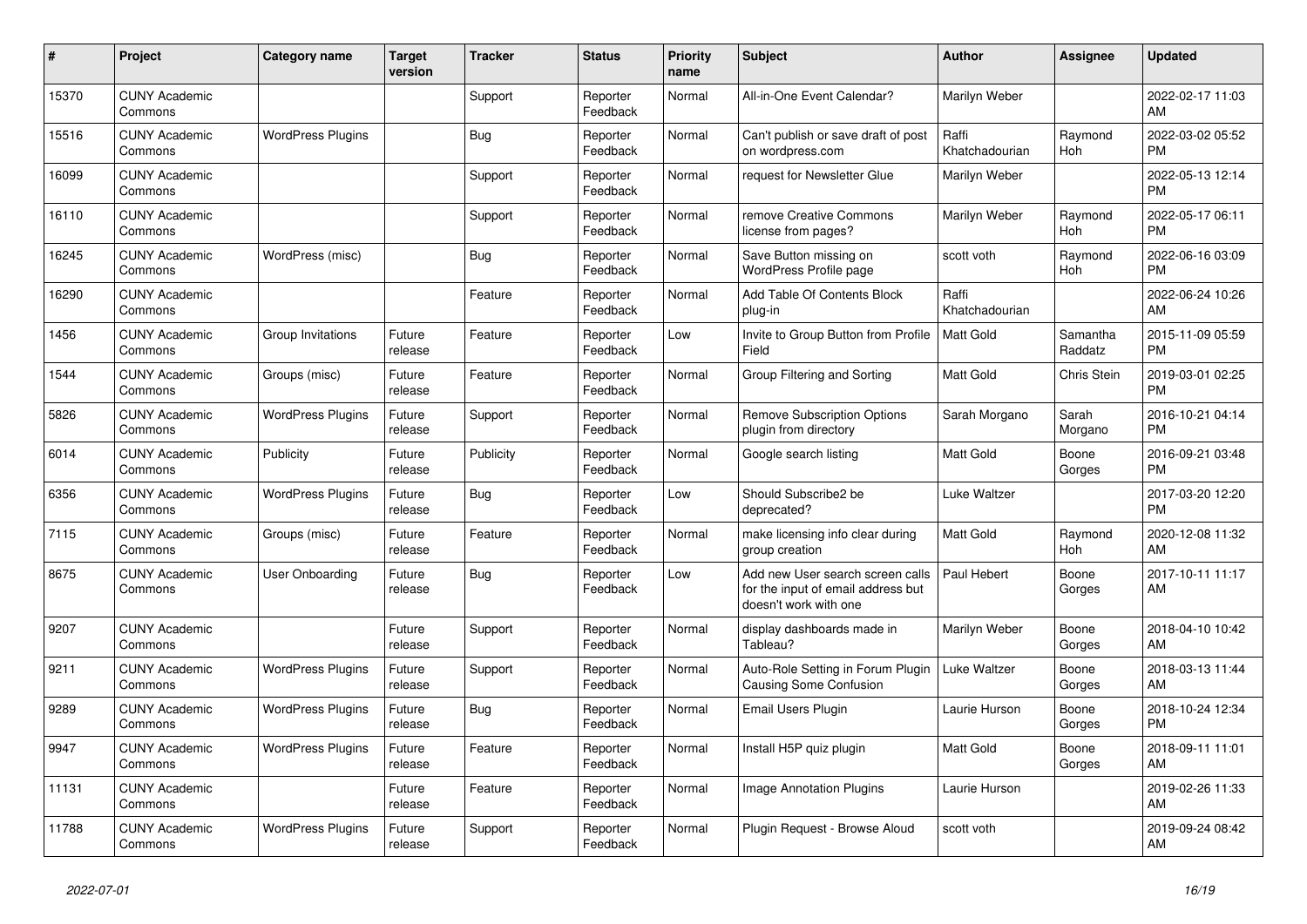| #     | Project                         | <b>Category name</b>       | Target<br>version | <b>Tracker</b> | <b>Status</b>        | Priority<br>name | <b>Subject</b>                                                  | <b>Author</b>           | <b>Assignee</b>     | <b>Updated</b>                |
|-------|---------------------------------|----------------------------|-------------------|----------------|----------------------|------------------|-----------------------------------------------------------------|-------------------------|---------------------|-------------------------------|
| 11945 | <b>CUNY Academic</b><br>Commons | Reckoning                  | Future<br>release | Feature        | Reporter<br>Feedback | Normal           | Add Comments bubble to<br>Reckoning views                       | <b>Boone Gorges</b>     | Boone<br>Gorges     | 2019-11-12 05:14<br><b>PM</b> |
| 11971 | <b>CUNY Academic</b><br>Commons | <b>Email Notifications</b> | Future<br>release | Bug            | Reporter<br>Feedback | Low              | Pictures obscured in emailed post<br>notifications              | Marilyn Weber           | Raymond<br>Hoh      | 2019-11-21 01:14<br><b>PM</b> |
| 12446 | <b>CUNY Academic</b><br>Commons | Groups (misc)              | Future<br>release | Feature        | Reporter<br>Feedback | Normal           | Toggle default site to group forum<br>posting                   | Laurie Hurson           | Laurie Hurson       | 2020-03-10 11:57<br>AM        |
| 5317  | <b>CUNY Academic</b><br>Commons | Group Blogs                | Not tracked       | <b>Bug</b>     | Reporter<br>Feedback | Normal           | Notifications of New Post Didn't<br>Come                        | Luke Waltzer            | Samantha<br>Raddatz | 2016-03-21 10:41<br><b>PM</b> |
| 6644  | <b>CUNY Academic</b><br>Commons |                            | Not tracked       | <b>Bug</b>     | Reporter<br>Feedback | High             | White Screen at Login Pge                                       | Luke Waltzer            | Raymond<br>Hoh      | 2016-11-21 10:34<br><b>PM</b> |
| 9515  | <b>CUNY Academic</b><br>Commons | <b>WordPress Plugins</b>   | Not tracked       | <b>Bug</b>     | Reporter<br>Feedback | Normal           | Text to Speech plugin - "More<br>Slowly" checkbox not working   | scott voth              | Boone<br>Gorges     | 2018-06-13 02:26<br><b>PM</b> |
| 9979  | <b>CUNY Academic</b><br>Commons | <b>Email Notifications</b> | Not tracked       | Bug            | Reporter<br>Feedback | Normal           | Reports of slow email activation<br>emails                      | <b>Matt Gold</b>        | Boone<br>Gorges     | 2018-08-29 09:40<br><b>PM</b> |
| 10040 | <b>CUNY Academic</b><br>Commons | WordPress (misc)           | Not tracked       | Bug            | Reporter<br>Feedback | Normal           | User doesn't see full list of themes                            | <b>Matt Gold</b>        | Boone<br>Gorges     | 2018-07-25 10:12<br>AM        |
| 10262 | <b>CUNY Academic</b><br>Commons |                            | Not tracked       | <b>Bug</b>     | Reporter<br>Feedback | Normal           | Newsletter Plugin: Broken Image<br>at Bottom of All Newsletters | Mark Webb               | Raymond<br>Hoh      | 2018-08-30 05:17<br><b>PM</b> |
| 10273 | <b>CUNY Academic</b><br>Commons | Registration               | Not tracked       | Support        | Reporter<br>Feedback | Normal           | users combining CF and campus<br>address                        | Marilyn Weber           |                     | 2019-09-18 10:58<br>AM        |
| 10657 | <b>CUNY Academic</b><br>Commons |                            | Not tracked       | Support        | Reporter<br>Feedback | Normal           | child theme problems                                            | Marilyn Weber           |                     | 2018-11-08 01:19<br><b>PM</b> |
| 10678 | <b>CUNY Academic</b><br>Commons |                            | Not tracked       | <b>Bug</b>     | Reporter<br>Feedback | High             | Newsletter Plugin Not Sending<br><b>Out Newsletters</b>         | Mark Webb               | Boone<br>Gorges     | 2019-09-16 09:38<br><b>PM</b> |
| 10769 | <b>CUNY Academic</b><br>Commons | <b>WordPress Themes</b>    | Not tracked       | <b>Bug</b>     | Reporter<br>Feedback | Normal           | 2011 Theme Sidebar                                              | Mark Webb               |                     | 2018-12-04 04:09<br><b>PM</b> |
| 10982 | <b>CUNY Academic</b><br>Commons | Domain Mapping             | Not tracked       | Support        | Reporter<br>Feedback | Normal           | <b>CNAME</b> question                                           | scott voth              |                     | 2019-01-22 04:29<br><b>PM</b> |
| 11077 | <b>CUNY Academic</b><br>Commons | Events                     | Not tracked       | Feature        | Reporter<br>Feedback | Normal           | Show event category description<br>in event list view           | Raffi<br>Khatchadourian |                     | 2019-02-12 10:38<br><b>PM</b> |
| 11120 | <b>CUNY Academic</b><br>Commons | <b>WordPress Plugins</b>   | Not tracked       | Bug            | Reporter<br>Feedback | Normal           | Events Manager Events Not<br>Showing Up                         | Mark Webb               |                     | 2019-02-27 04:10<br><b>PM</b> |
| 11149 | <b>CUNY Academic</b><br>Commons |                            | Not tracked       | Support        | Reporter<br>Feedback | Normal           | comments getting blocked                                        | Marilyn Weber           | Raymond<br>Hoh      | 2019-03-26 11:40<br><b>AM</b> |
| 11386 | <b>CUNY Academic</b><br>Commons | WordPress - Media          | Not tracked       | Support        | Reporter<br>Feedback | Normal           | disappearing images                                             | scott voth              | Boone<br>Gorges     | 2019-05-14 10:32<br>AM.       |
| 11415 | <b>CUNY Academic</b><br>Commons | <b>WordPress Plugins</b>   | Not tracked       | Bug            | Reporter<br>Feedback | Normal           | Blog Subscriptions in Jetpack                                   | Laurie Hurson           |                     | 2019-05-14 10:34<br>AM        |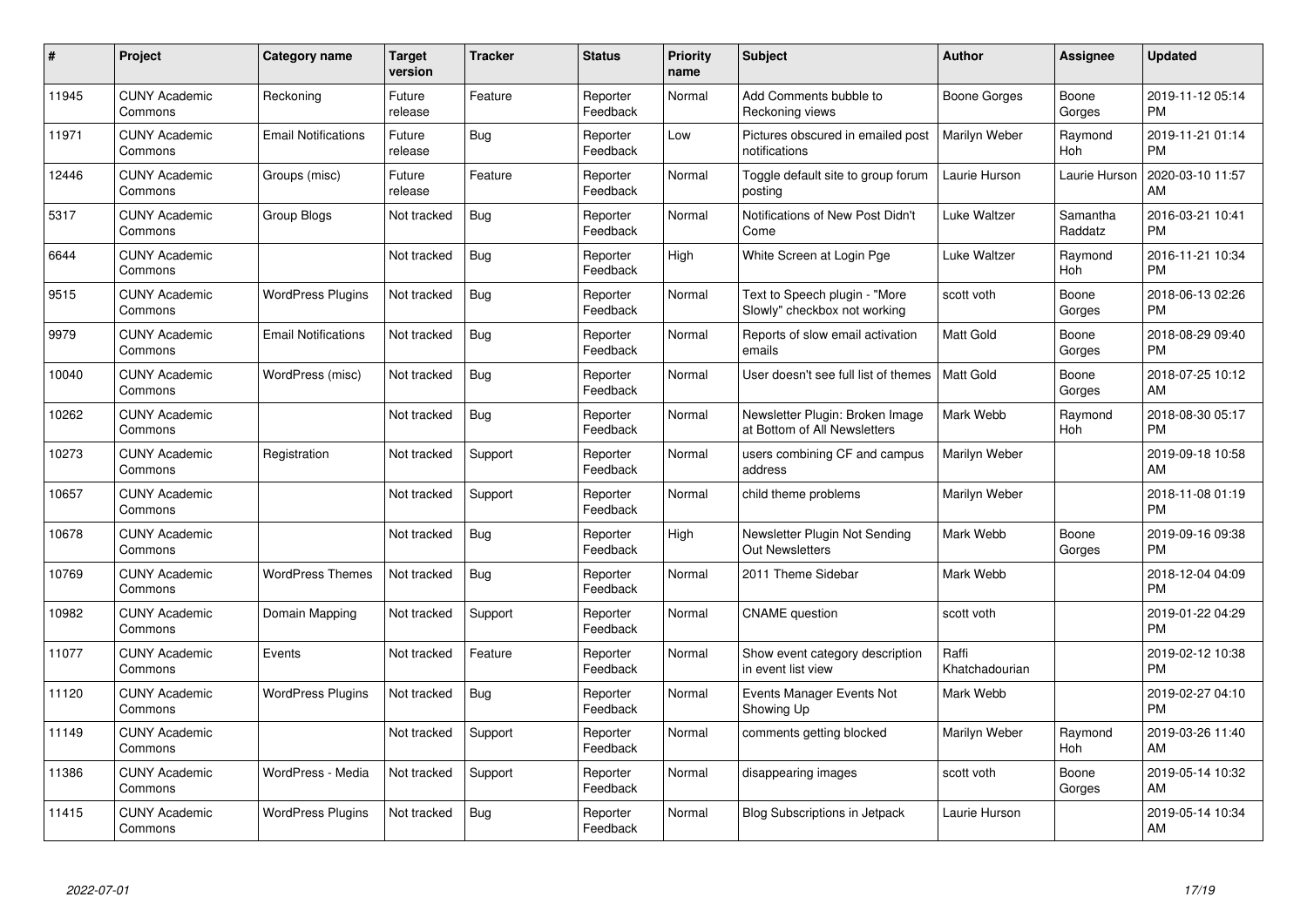| #     | <b>Project</b>                  | Category name             | Target<br>version | <b>Tracker</b> | <b>Status</b>        | <b>Priority</b><br>name | <b>Subject</b>                                                                                | <b>Author</b>        | Assignee        | <b>Updated</b>                |
|-------|---------------------------------|---------------------------|-------------------|----------------|----------------------|-------------------------|-----------------------------------------------------------------------------------------------|----------------------|-----------------|-------------------------------|
| 11449 | <b>CUNY Academic</b><br>Commons | WordPress - Media         | Not tracked       | Support        | Reporter<br>Feedback | Normal                  | Cloning Media Library for JITP<br>from Staging to Production Site                             | Patrick DeDauw       | Boone<br>Gorges | 2019-05-13 12:00<br><b>PM</b> |
| 11493 | <b>CUNY Academic</b><br>Commons | Domain Mapping            | Not tracked       | Support        | Reporter<br>Feedback | Normal                  | Domain Mapping Request - Talia<br>Schaffer                                                    | scott voth           | Matt Gold       | 2019-08-06 08:39<br>AM        |
| 11509 | <b>CUNY Academic</b><br>Commons |                           | Not tracked       | Support        | Reporter<br>Feedback | Normal                  | deleted Page causing a Menu<br>problem?                                                       | Marilyn Weber        |                 | 2019-06-04 09:54<br>AM        |
| 11556 | <b>CUNY Academic</b><br>Commons | Courses                   | Not tracked       | Bug            | Reporter<br>Feedback | Normal                  | Instructor name given in course<br>listina                                                    | Tom Harbison         |                 | 2019-06-25 04:12<br><b>PM</b> |
| 11771 | <b>CUNY Academic</b><br>Commons |                           | Not tracked       | Support        | Reporter<br>Feedback | Normal                  | post displays in sections                                                                     | Marilyn Weber        |                 | 2019-08-20 10:34<br>AM        |
| 11787 | <b>CUNY Academic</b><br>Commons |                           | Not tracked       | Support        | Reporter<br>Feedback | Normal                  | automated comments notifications<br>on ZenDesk                                                | <b>Marilyn Weber</b> |                 | 2019-08-26 06:18<br><b>PM</b> |
| 12004 | <b>CUNY Academic</b><br>Commons |                           | Not tracked       | Support        | Reporter<br>Feedback | Normal                  | Notifications for spam blog<br>comments                                                       | Gina Cherry          | Raymond<br>Hoh  | 2019-11-01 12:05<br><b>PM</b> |
| 12198 | <b>CUNY Academic</b><br>Commons |                           | Not tracked       | Bug            | Reporter<br>Feedback | Normal                  | Duplicate listing in My Sites                                                                 | Tom Harbison         |                 | 2019-12-09 05:50<br><b>PM</b> |
| 12350 | <b>CUNY Academic</b><br>Commons | <b>Blogs (BuddyPress)</b> | Not tracked       | Support        | Reporter<br>Feedback | Normal                  | URL creation problem                                                                          | Marilyn Weber        |                 | 2020-02-03 11:27<br>AM        |
| 12360 | <b>CUNY Academic</b><br>Commons | <b>WordPress Themes</b>   | Not tracked       | Bug            | Reporter<br>Feedback | Normal                  | site just says "DANTE We are<br>currently in maintenance mode,<br>please check back shortly.' | Marilyn Weber        |                 | 2020-02-04 12:13<br><b>PM</b> |
| 12484 | <b>CUNY Academic</b><br>Commons |                           | Not tracked       | Support        | Reporter<br>Feedback | Normal                  | Sign up Code for COIL Course<br>starting in March                                             | Laurie Hurson        | Matt Gold       | 2020-03-02 02:26<br><b>PM</b> |
| 12741 | <b>CUNY Academic</b><br>Commons | <b>WordPress Plugins</b>  | Not tracked       | Support        | Reporter<br>Feedback | Normal                  | Tableau Public Viz Block                                                                      | Marilyn Weber        | Raymond<br>Hoh  | 2020-05-12 11:00<br>AM        |
| 13034 | <b>CUNY Academic</b><br>Commons |                           | Not tracked       | Support        | Reporter<br>Feedback | Normal                  | a site is asking people to join the<br>Commons to get a download                              | Marilyn Weber        |                 | 2020-07-12 07:23<br>AM        |
| 13255 | <b>CUNY Academic</b><br>Commons |                           | Not tracked       | Support        | Reporter<br>Feedback | Normal                  | Accessibility problems                                                                        | Marilyn Weber        |                 | 2020-09-01 05:48<br><b>PM</b> |
| 13328 | <b>CUNY Academic</b><br>Commons | Group Forums              | Not tracked       | <b>Bug</b>     | Reporter<br>Feedback | Normal                  | cross-posting in two related<br>groups                                                        | Marilyn Weber        | Raymond<br>Hoh  | 2020-09-15 10:39<br><b>PM</b> |
| 13975 | <b>CUNY Academic</b><br>Commons | Social Paper              | Not tracked       | Support        | Reporter<br>Feedback | Normal                  | can't approve comments on Social<br>Paper paper                                               | Marilyn Weber        |                 | 2021-02-12 09:33<br>AM        |
| 14074 | <b>CUNY Academic</b><br>Commons | WordPress (misc)          | Not tracked       | Support        | Reporter<br>Feedback | Normal                  | page password protection problem                                                              | Marilyn Weber        |                 | 2021-03-02 11:03<br>AM        |
| 14398 | <b>CUNY Academic</b><br>Commons |                           | Not tracked       | Support        | Reporter<br>Feedback | Normal                  | Events plug-in notification problem                                                           | Marilyn Weber        |                 | 2021-05-11 11:21<br>AM        |
| 14483 | <b>CUNY Academic</b><br>Commons | WordPress - Media         | Not tracked       | Bug            | Reporter<br>Feedback | Normal                  | <b>Wordpress PDF Embed Stopped</b><br>Working after JITP Media Clone                          | Patrick DeDauw       | Boone<br>Gorges | 2021-05-20 01:51<br><b>PM</b> |